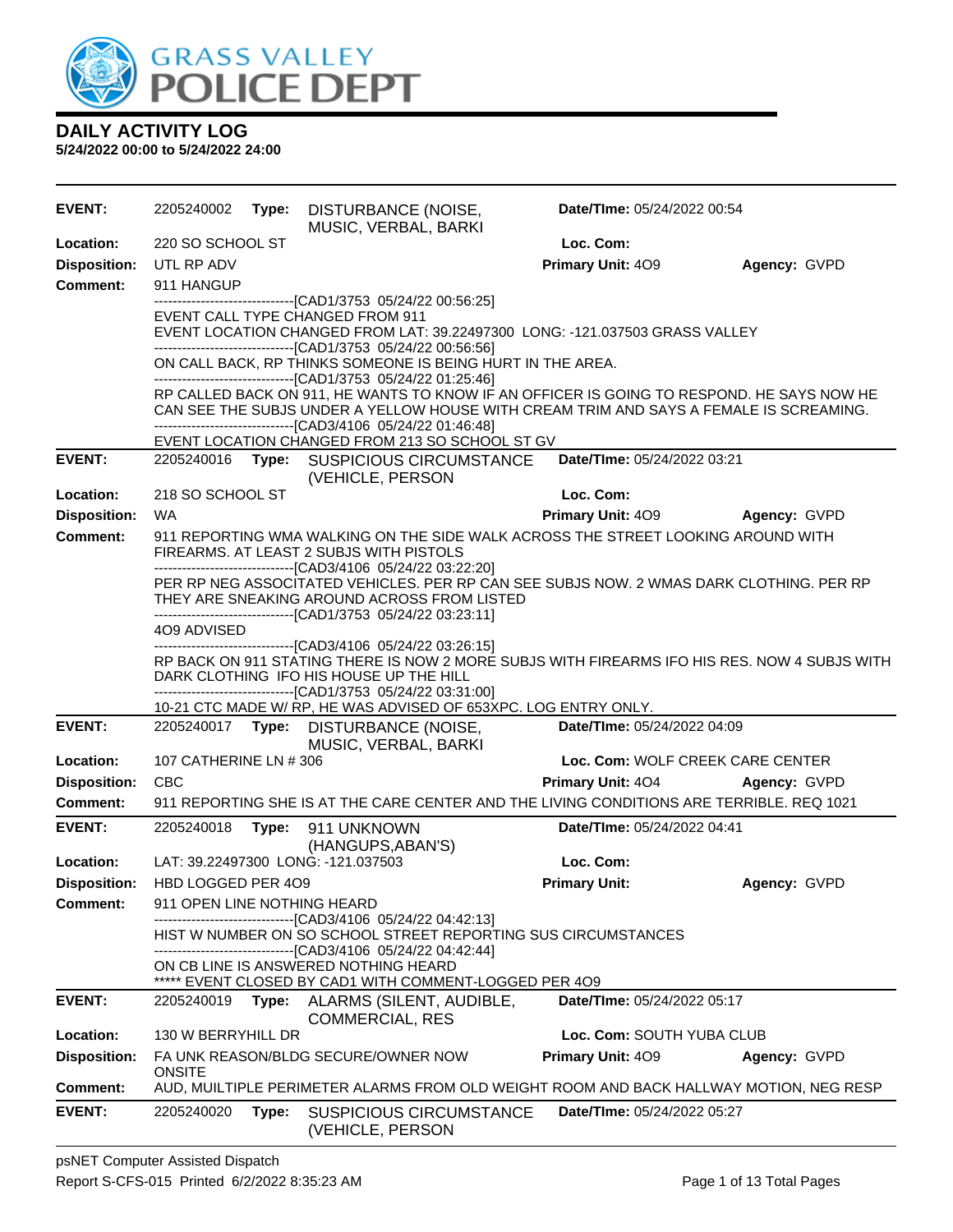

| Location:                            | <b>IDAHO MARYLAND RD/SUTTON WY</b> |                                                                                                                                                   | Loc. Com:                                           |                                          |
|--------------------------------------|------------------------------------|---------------------------------------------------------------------------------------------------------------------------------------------------|-----------------------------------------------------|------------------------------------------|
| <b>Disposition:</b>                  | CBC SUBJ C4                        |                                                                                                                                                   | <b>Primary Unit: 404</b>                            | Agency: GVPD                             |
| <b>Comment:</b>                      | HIGH VIS SAFETY VEST. SEEN 3 AGO   | SUBJ WITH BIKE IS DRAGGING A SATELLITE DISH AND RP CAN HEAR AN ALARM IN THE AREA. MALE WITH                                                       |                                                     |                                          |
| <b>EVENT:</b>                        | 2205240029 Type: EXTRA PATROL      |                                                                                                                                                   | Date/TIme: 05/24/2022 06:43                         |                                          |
| Location:                            | <b>BENNETT HILL</b>                |                                                                                                                                                   | Loc. Com:                                           |                                          |
| <b>Disposition:</b>                  | <b>CBC</b>                         |                                                                                                                                                   | Primary Unit: 4D16                                  | Agency: GVPD                             |
| Case No:                             | G2201291                           |                                                                                                                                                   |                                                     |                                          |
| <b>Comment:</b>                      | <b>FIRE PREVENTION</b>             |                                                                                                                                                   |                                                     |                                          |
|                                      |                                    | -------------------------------[CAD1/3753_05/24/22_06:54:27]<br>ISSUED CASE# G2201291 FOR AGENCY GVPD by UNIT 4D16                                |                                                     |                                          |
|                                      |                                    | ------------------------------[CAD1/3753 05/24/22 06:58:50]                                                                                       |                                                     |                                          |
|                                      | CTC MESSAGE SENT FOR LEE           |                                                                                                                                                   |                                                     |                                          |
| <b>EVENT:</b>                        | 2205240031 Type: 911 UNKNOWN       | (HANGUPS, ABAN'S)                                                                                                                                 | Date/TIme: 05/24/2022 06:55                         |                                          |
| Location:                            | 218 SO SCHOOL ST                   |                                                                                                                                                   | Loc. Com:                                           |                                          |
| <b>Disposition:</b>                  | UTL                                |                                                                                                                                                   | Primary Unit: 4015                                  | <b>Agency: GVPD</b>                      |
| <b>Comment:</b>                      | LINE THEN HANGS UP UNABLE TO CB    | 911 MALE SOMEWHAT WHISPERING WHAT SOUNDS LIKE "20 AT SOUTH SCHOOL ST" AND "EMERGENCY"                                                             |                                                     |                                          |
|                                      | NEG HISTORY W/1021                 | ---------------------------------[CAD3/3980 05/24/22 06:56:18]                                                                                    |                                                     |                                          |
|                                      |                                    | ------------------------------[CAD1/4051 05/24/22 07:03:17]                                                                                       |                                                     |                                          |
|                                      |                                    | EVENT LOCATION CHANGED FROM SO SCHOOL ST<br>-------------------------------[CAD1/4051 05/24/22 07:04:06]                                          |                                                     |                                          |
|                                      |                                    | RP BACK ON 911 WHISPERING "MEN WITH FIREARMS ARE NEXT DOOR. COME NOW" AND HUNG UP<br>-------------------------------[CAD3/3980 05/24/22 07:04:50] |                                                     |                                          |
|                                      | EVENT CALL TYPE CHANGED FROM SUS   |                                                                                                                                                   |                                                     |                                          |
|                                      |                                    |                                                                                                                                                   |                                                     |                                          |
| <b>EVENT:</b>                        | 2205240034 Type: TRESPASS          |                                                                                                                                                   | Date/TIme: 05/24/2022 07:16                         |                                          |
| Location:                            | 317 WASHINGTON ST                  |                                                                                                                                                   | Loc. Com: ST CANICE                                 |                                          |
| <b>Disposition:</b>                  | <b>CBC</b>                         |                                                                                                                                                   | <b>Primary Unit: 2S2</b>                            | Agency: GVPD                             |
| <b>Comment:</b>                      | <b>ALONG</b>                       | RP RPTG CAMPER ON THE SOUTH SIDE OF THE CHURCH SLEEPING ON THE LAWN, REQG THEY MOVE                                                               |                                                     |                                          |
| <b>EVENT:</b>                        | 2205240035<br>Type:                | DISTURBANCE (NOISE,                                                                                                                               | Date/TIme: 05/24/2022 07:38                         |                                          |
|                                      |                                    | MUSIC, VERBAL, BARKI                                                                                                                              |                                                     |                                          |
| Location:                            | 155 GLASSON WY                     |                                                                                                                                                   | Loc. Com: SIERRA NEVADA MEMORIAL<br><b>HOSPITAL</b> |                                          |
| <b>Disposition:</b>                  | <b>RPT</b>                         |                                                                                                                                                   | Primary Unit: 4015                                  | Agency: GVPD                             |
| Case No:                             | G2201292                           |                                                                                                                                                   |                                                     |                                          |
| <b>Comment:</b>                      |                                    | ER RPTG J IN BED 7 THROWING ITEMS IN THE ROOM. ER REQG ASSISTANCE                                                                                 |                                                     |                                          |
|                                      |                                    | --------------------------------[CAD3/3980 05/24/22 08:47:09]                                                                                     |                                                     |                                          |
| <b>EVENT:</b>                        | 2205240038<br>Type:                | ISSUED CASE# G2201292 FOR AGENCY GVPD by UNIT 4015<br><b>CITIZEN ASSIST (CIVIL</b><br>STANDBY'S, LOCKOUT                                          | Date/TIme: 05/24/2022 07:43                         |                                          |
| Location:                            | 129 S AUBURN ST                    |                                                                                                                                                   |                                                     | Loc. Com: GRASS VALLEY POLICE DEPARTMENT |
| <b>Disposition:</b>                  | <b>CBC</b>                         |                                                                                                                                                   | Primary Unit: 4021                                  | Agency: GVPD                             |
| <b>Comment:</b>                      |                                    | RP AT GVPD RPTG EX GIRFLRIEND MAKING FALSE REPORTS ABOUT HIM                                                                                      |                                                     |                                          |
| <b>EVENT:</b>                        | 2205240039<br>Type:                | <b>COMMUNITY POLICING</b><br><b>ACTION</b>                                                                                                        | Date/TIme: 05/24/2022 07:49                         |                                          |
| <b>Disposition:</b>                  | <b>CBC</b>                         |                                                                                                                                                   | Primary Unit: 402                                   | Agency: GVPD                             |
| <b>Comment:</b>                      |                                    |                                                                                                                                                   |                                                     |                                          |
| <b>EVENT:</b><br><b>Disposition:</b> | 2205240041<br>Type:<br><b>CBC</b>  | <b>EXTRA PATROL</b>                                                                                                                               | Date/TIme: 05/24/2022 08:01<br>Primary Unit: 4D16   | Agency: GVPD                             |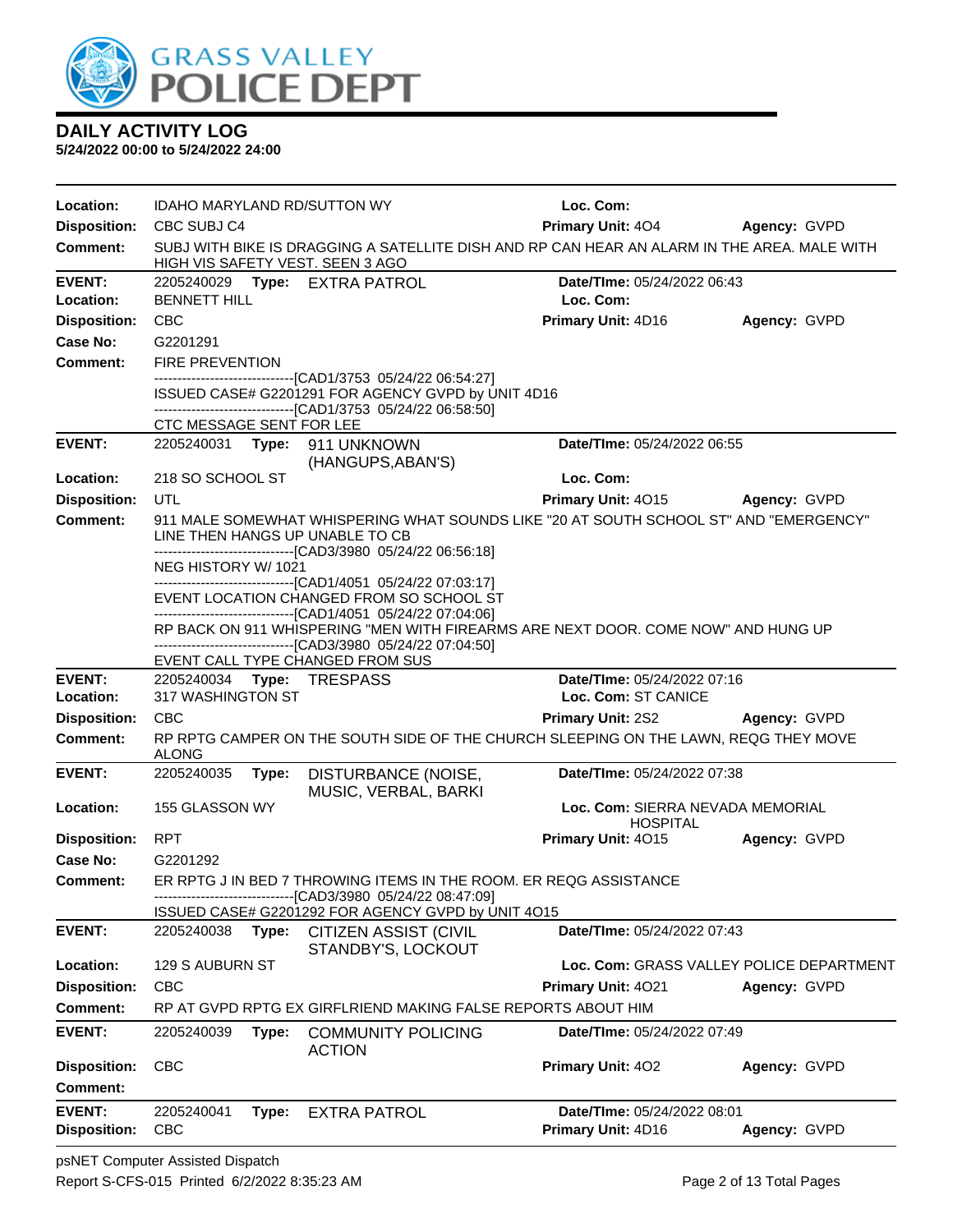

| <b>Comment:</b>     |                                    |                                                                                                                   |                                          |              |
|---------------------|------------------------------------|-------------------------------------------------------------------------------------------------------------------|------------------------------------------|--------------|
| <b>EVENT:</b>       | 2205240042<br>Type:                | TRAFFIC (DUI, PARKING,<br>SPEED, HAZ                                                                              | Date/TIme: 05/24/2022 08:11              |              |
| Location:           | 49/20 RAMP STATE/SO AUBURN ST      |                                                                                                                   | Loc. Com: SB                             |              |
| <b>Disposition:</b> | <b>CBC OBSTRUCTION REMOVED</b>     |                                                                                                                   | Primary Unit: 1P53                       | Agency: GVPD |
| <b>Comment:</b>     | 911 RPTG LADDER IN ROADWAY         |                                                                                                                   |                                          |              |
|                     | ADDTL 911 RPTG SAME THING          | --------------------[CAD1/4051_05/24/22 08:11:51]                                                                 |                                          |              |
| <b>EVENT:</b>       | 2205240043                         | Type: PUBLIC RELATION CONTACT                                                                                     | Date/TIme: 05/24/2022 08:19              |              |
| <b>Disposition:</b> | <b>CBC</b>                         |                                                                                                                   | Primary Unit: 4D16                       | Agency: GVPD |
| <b>Comment:</b>     |                                    |                                                                                                                   |                                          |              |
| <b>EVENT:</b>       | 2205240047<br>Type:                | ANIMALS (ABUSE, LOOSE,<br>FOUND, INJURED)                                                                         | Date/TIme: 05/24/2022 08:29              |              |
| Location:           | 520 E MAIN ST                      |                                                                                                                   | Loc. Com:                                |              |
| <b>Disposition:</b> | <b>CBC</b>                         |                                                                                                                   | Primary Unit: 4Z32                       | Agency: GVPD |
| <b>Comment:</b>     |                                    | -------------------------------[CAD3/3980 05/24/22 08:46:27]                                                      |                                          |              |
|                     |                                    | EVENT LOCATION CHANGED FROM 520 E MAIN ST                                                                         |                                          |              |
| <b>EVENT:</b>       | 2205240051<br>Type:                | TRAFFIC (DUI, PARKING,<br>SPEED, HAZ                                                                              | Date/TIme: 05/24/2022 08:41              |              |
| Location:           | WE MAIN ST/MILL ST                 |                                                                                                                   | Loc. Com:                                |              |
| <b>Disposition:</b> | <b>CBC</b>                         |                                                                                                                   | Primary Unit: 4024                       | Agency: GVPD |
| Comment:            |                                    | RP RPTG VEH BLK HOND SMALL SUV LIC#6GDG030 PARKED IN RED ZONE                                                     |                                          |              |
| <b>EVENT:</b>       | 2205240052<br>Type:                | <b>ORDINANCES</b><br>(COUNTY/MUNICIPAL)                                                                           | Date/TIme: 05/24/2022 08:46              |              |
| Location:           | 563 BRUNSWICK RD                   |                                                                                                                   | Loc. Com: BHS 2ND BLDG                   |              |
| <b>Disposition:</b> | CBC PARTY ADVISED TO MOVE ALONG.   |                                                                                                                   | Primary Unit: 4R6                        | Agency: GVPD |
| <b>Comment:</b>     |                                    | RP RPTG TRANSIENT SLEEPING. UNK IF MALE OR FEMALE                                                                 |                                          |              |
| <b>EVENT:</b>       | 2205240056<br>Type:                | ANIMALS (ABUSE, LOOSE,<br>FOUND, INJURED)                                                                         | Date/TIme: 05/24/2022 09:00              |              |
| Location:           | <b>13396 RIDGE RD</b>              |                                                                                                                   | Loc. Com: A TO Z SUPPLY 530 273 6608     |              |
| <b>Disposition:</b> | <b>CBC</b>                         |                                                                                                                   | Primary Unit: 4Z32                       | Agency: GVPD |
| <b>Comment:</b>     |                                    | -------------------------[CAD1/4051_05/24/22 09:02:50]<br>EVENT LOCATION CHANGED FROM A TO Z                      |                                          |              |
| <b>EVENT:</b>       | 2205240057 Type: VEHICLE STOP      |                                                                                                                   | Date/TIme: 05/24/2022 09:01              |              |
| Location:           | <b>FREEMAN LN/ALLISON RANCH RD</b> |                                                                                                                   | Loc. Com:                                |              |
| <b>Disposition:</b> | <b>CBC</b>                         |                                                                                                                   | Primary Unit: 4015                       | Agency: GVPD |
| <b>Comment:</b>     | License: 6YOP202                   |                                                                                                                   |                                          |              |
|                     |                                    | ------------------------------[CAD3/3980_05/24/22 09:04:44]<br>EVENT LOCATION CHANGED FROM FREEMAN/ ALLISON RANCH |                                          |              |
| <b>EVENT:</b>       | 2205240063 Type: ALL OTHERS        |                                                                                                                   | Date/TIme: 05/24/2022 09:32              |              |
| <b>Location:</b>    | 129 S AUBURN ST                    |                                                                                                                   | Loc. Com: GRASS VALLEY POLICE DEPARTMENT |              |
| <b>Disposition:</b> | <b>CBC</b>                         |                                                                                                                   | <b>Primary Unit: 4024</b>                | Agency: GVPD |
| Comment:            | EVENT LOCATION CHANGED FROM GVPD   | --------------------------------[CAD3/3980 05/24/22 09:33:30]                                                     |                                          |              |
| <b>EVENT:</b>       |                                    |                                                                                                                   | Date/TIme: 05/24/2022 09:42              |              |
| Location:           | 227 DORIS DR                       |                                                                                                                   | Loc. Com:                                |              |
| <b>Disposition:</b> | <b>CBC</b>                         |                                                                                                                   | <b>Primary Unit: 402</b>                 | Agency: GVPD |
| Comment:            |                                    | -------------------------------[CAD3/3980_05/24/22_09:42:26]<br>EVENT LOCATION CHANGED FROM 227 DORIS             |                                          |              |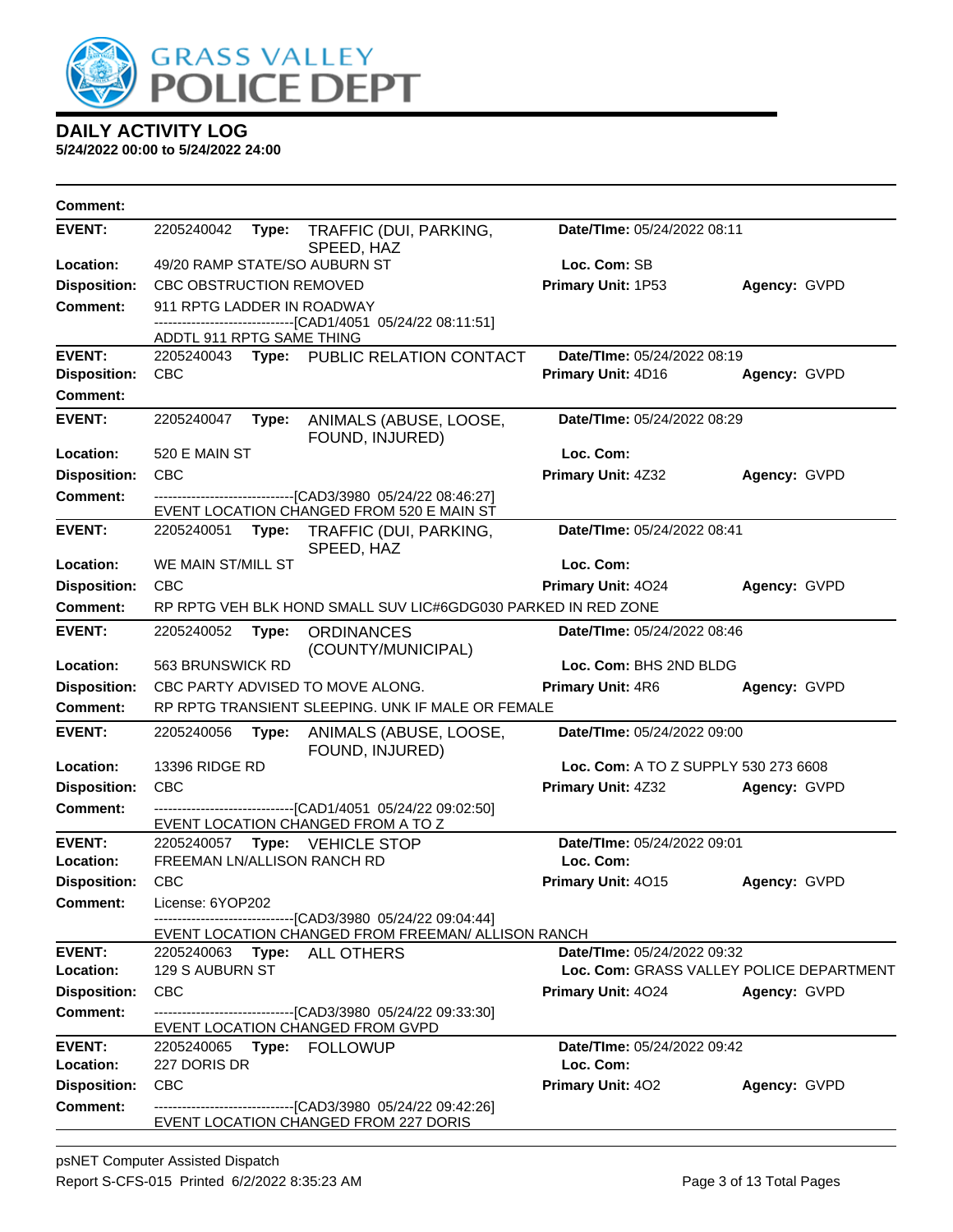

**5/24/2022 00:00 to 5/24/2022 24:00**

| <b>EVENT:</b><br>Location:      | 2205240071 Type: VANDALISM<br><b>CHURCH @ WALSH</b> |                                                                                                                                                          | Date/TIme: 05/24/2022 09:54<br>Loc. Com:              |              |
|---------------------------------|-----------------------------------------------------|----------------------------------------------------------------------------------------------------------------------------------------------------------|-------------------------------------------------------|--------------|
| <b>Disposition:</b>             | <b>CBC</b>                                          |                                                                                                                                                          | <b>Primary Unit: 402</b>                              | Agency: GVPD |
| <b>Comment:</b>                 |                                                     | -------------------------------[4O2/MDT 05/24/22 10:00]                                                                                                  |                                                       |              |
|                                 |                                                     | GRAFFITI LOCATED ON UTILITY BOX WHICH WAS REMOVED.                                                                                                       |                                                       |              |
| <b>EVENT:</b>                   | 2205240074 Type:                                    | 911                                                                                                                                                      | Date/TIme: 05/24/2022 10:00                           |              |
| Location:                       | 118 TINLOY                                          | UNKNOWN/HANGUPS, ABANS                                                                                                                                   | Loc. Com: BUS STOP                                    |              |
| <b>Disposition:</b>             | HBD                                                 |                                                                                                                                                          | <b>Primary Unit:</b>                                  | Agency: GVPD |
| <b>Comment:</b>                 | 911 FEMALE C4 ADVISED TO CANCEL                     |                                                                                                                                                          |                                                       |              |
| <b>EVENT:</b>                   | 2205240075                                          | Type: COMMUNITY POLICING<br><b>ACTION</b>                                                                                                                | Date/TIme: 05/24/2022 10:02                           |              |
| <b>Disposition:</b>             | <b>CBC</b>                                          |                                                                                                                                                          | <b>Primary Unit: 402</b>                              | Agency: GVPD |
| <b>Comment:</b>                 |                                                     |                                                                                                                                                          |                                                       |              |
| <b>EVENT:</b>                   | 2205240078 Type: VANDALISM                          |                                                                                                                                                          | Date/TIme: 05/24/2022 10:09                           |              |
| <b>Location:</b>                | 193 GLENBROOK DR                                    |                                                                                                                                                          | Loc. Com:                                             |              |
| <b>Disposition:</b>             |                                                     | CBC SPOKE WITH NEIGHBORS ABOUT ISSUE                                                                                                                     | <b>Primary Unit: 4R6 Agency: GVPD</b>                 |              |
| <b>Comment:</b>                 | <b>HOUSE AT NIGHT</b>                               | RP REQG 1021 REF ONGOING VANDALISM FOR THE LAST 3 YEARS AND DRONES THAT ARE HOVERING HER                                                                 |                                                       |              |
| <b>EVENT:</b>                   | 2205240080 Type: WELFARE CHECK                      |                                                                                                                                                          | Date/TIme: 05/24/2022 10:19                           |              |
| <b>Location:</b>                | 972 SUTTON WY                                       |                                                                                                                                                          | Loc. Com: BEST WESTERN 530 273 1393                   |              |
| <b>Disposition:</b>             | <b>CBC</b>                                          |                                                                                                                                                          | <b>Primary Unit: 4021</b>                             | Agency: GVPD |
| <b>Comment:</b>                 |                                                     | ---------------------------------[CAD3/3980 05/24/22 10:19:56]<br>EVENT LOCATION CHANGED FROM BEST WESTERN                                               |                                                       |              |
| <b>EVENT:</b>                   |                                                     | 2205240082 Type: SERVICE, CIVIL, SUBPOENA                                                                                                                | Date/TIme: 05/24/2022 10:24                           |              |
| Location:                       | 304 HAZEL LN<br><b>NS</b>                           |                                                                                                                                                          | Loc. Com:                                             |              |
| <b>Disposition:</b><br>Comment: |                                                     | ---------------------------------[CAD3/3980 05/24/22 10:29:02]                                                                                           | Primary Unit: 4V72                                    | Agency: GVPD |
|                                 |                                                     | EVENT LOCATION CHANGED FROM LOCATION 2                                                                                                                   |                                                       |              |
| <b>EVENT:</b><br>Location:      | 873 SUTTON WY                                       | 2205240085 Type: TRAFFIC ACCIDENT                                                                                                                        | Date/TIme: 05/24/2022 10:26<br>Loc. Com: PORT OF SUBS |              |
| <b>Disposition:</b>             | RPT BOTH PARTIES C4                                 |                                                                                                                                                          | <b>Primary Unit: 4015</b>                             | Agency: GVPD |
| Case No:                        | G2201294                                            |                                                                                                                                                          |                                                       |              |
| <b>Comment:</b>                 | OTHER DRIVER IS IMPAIRED.                           | SECURITY RPTG TRANSIENT FORD PICK UP JUST TC'D INTO THE RP, POSS INJURIES. RP THINKS THE<br>-------------------------------[CAD3/3980 05/24/22 10:44:58] |                                                       |              |
|                                 |                                                     | ISSUED CASE# G2201294 FOR AGENCY GVPD by UNIT 4O15                                                                                                       |                                                       |              |
| <b>EVENT:</b>                   | 2205240088<br>Type:                                 | <b>WELFARE CHECK</b>                                                                                                                                     | Date/TIme: 05/24/2022 10:32                           |              |
| Location:                       | 100 BANK ST                                         |                                                                                                                                                          | Loc. Com: EDWARD JONES                                |              |
| <b>Disposition:</b>             | UTL                                                 |                                                                                                                                                          | Primary Unit: 4024                                    | Agency: GVPD |
| <b>Comment:</b>                 | <b>BLOCKED OFF MILL ST</b>                          | RP RPTG ELDERLY CONFUSED MALE WHO CAME IN ASKING BIZARRE QUESTIONS. LEFT 5 AGO TWDS                                                                      |                                                       |              |
|                                 |                                                     | WMA BLU SHIRT BLU HAT AND SHORTS 509/160<br>-------------------------------[CAD3/3980 05/24/22 10:35:43]                                                 |                                                       |              |
| <b>EVENT:</b>                   | <b>VOICED FOR PENDING</b>                           | 2205240089 Type: VEH CITES, VIN, TOWS, DUI                                                                                                               | Date/TIme: 05/24/2022 10:33                           |              |
| Location:                       | 177 SCOTIA PINES CR                                 |                                                                                                                                                          | Loc. Com:                                             |              |
| <b>Disposition:</b>             |                                                     | CBC CAR BELONGED TO CARETAKER NXT DOOR                                                                                                                   | Primary Unit: 4024                                    | Agency: GVPD |
| <b>Comment:</b>                 |                                                     | 911 RPTG VEH PARKED IFO RPS HOUSE. VEH ODLER GRY SEDAN DOESNT RUN AND WANTS IT REMOVED                                                                   |                                                       |              |

psNET Computer Assisted Dispatch Report S-CFS-015 Printed 6/2/2022 8:35:23 AM Page 4 of 13 Total Pages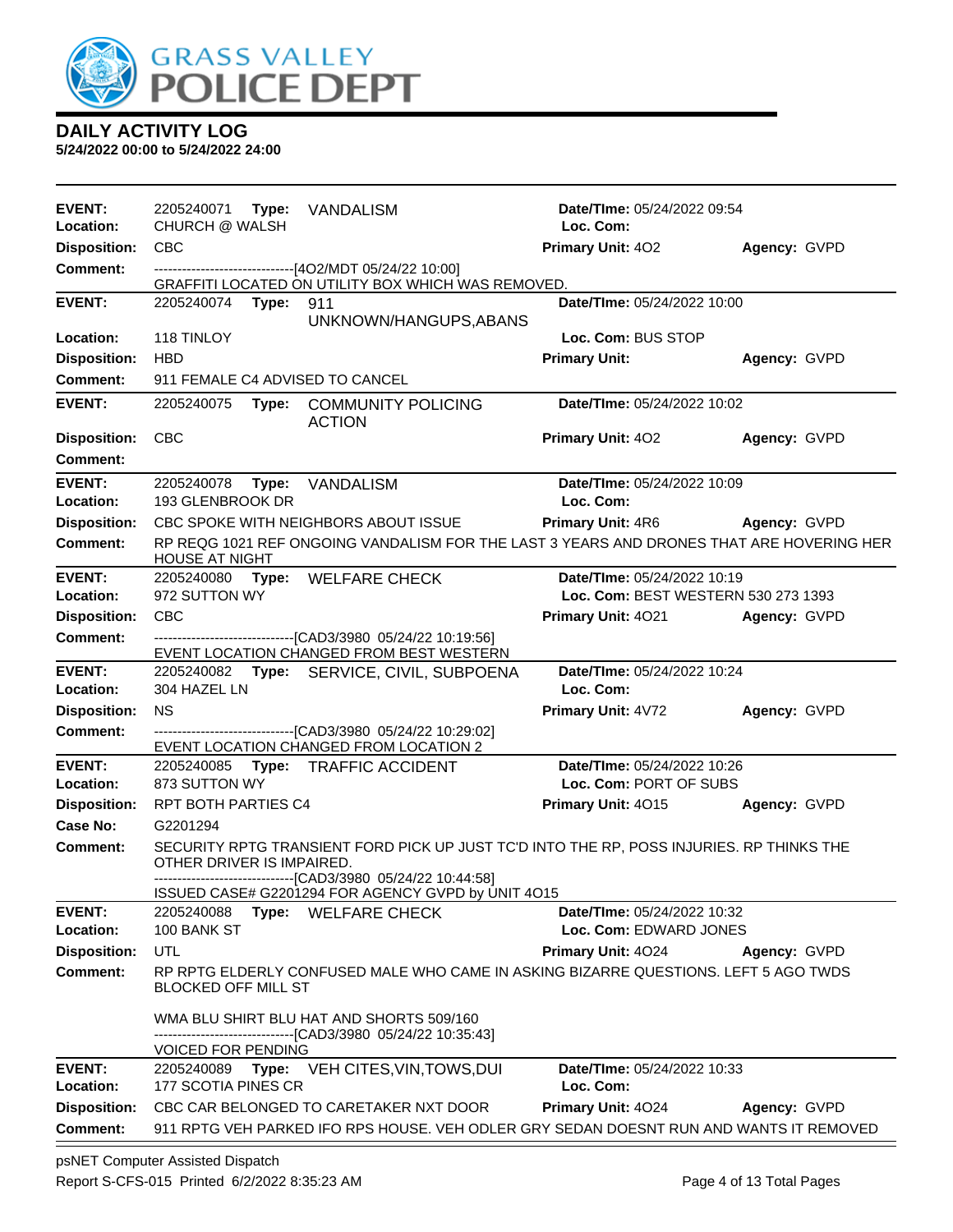

**5/24/2022 00:00 to 5/24/2022 24:00**

| <b>EVENT:</b><br>Location: | 2205240090<br>417 NEAL ST      |       | Type: SERVICE, CIVIL, SUBPOENA                                                                                                                                                                                                                                                                                           | Date/TIme: 05/24/2022 10:40<br>Loc. Com: |              |  |
|----------------------------|--------------------------------|-------|--------------------------------------------------------------------------------------------------------------------------------------------------------------------------------------------------------------------------------------------------------------------------------------------------------------------------|------------------------------------------|--------------|--|
| <b>Disposition:</b>        | <b>NS</b>                      |       |                                                                                                                                                                                                                                                                                                                          | <b>Primary Unit: 4V72</b>                | Agency: GVPD |  |
| <b>Comment:</b>            |                                |       | -------------------------------[CAD3/3980 05/24/22 10:45:05]                                                                                                                                                                                                                                                             |                                          |              |  |
|                            |                                |       | EVENT LOCATION CHANGED FROM 417 NEAL ST                                                                                                                                                                                                                                                                                  |                                          |              |  |
| <b>EVENT:</b><br>Location: | 2205240091<br><b>BERRYHILL</b> |       | Type: EXTRA PATROL                                                                                                                                                                                                                                                                                                       | Date/TIme: 05/24/2022 10:43<br>Loc. Com: |              |  |
| <b>Disposition:</b>        | <b>RPT</b>                     |       |                                                                                                                                                                                                                                                                                                                          | Primary Unit: 4D16                       | Agency: GVPD |  |
| Case No:                   | G2201295                       |       |                                                                                                                                                                                                                                                                                                                          |                                          |              |  |
| <b>Comment:</b>            |                                |       | --------------------------------[CAD3/3980 05/24/22 11:15:00]<br>ISSUED CASE# G2201295 FOR AGENCY GVPD by UNIT 4D16                                                                                                                                                                                                      |                                          |              |  |
| <b>EVENT:</b>              | 2205240100                     | Type: | DISTURBANCE (NOISE,<br>MUSIC, VERBAL, BARKI                                                                                                                                                                                                                                                                              | Date/TIme: 05/24/2022 11:09              |              |  |
| Location:                  | 740 SO AUBURN ST               |       |                                                                                                                                                                                                                                                                                                                          | Loc. Com:                                |              |  |
| <b>Disposition:</b>        | <b>CBC</b>                     |       |                                                                                                                                                                                                                                                                                                                          | Primary Unit: 4021                       | Agency: GVPD |  |
| <b>Comment:</b>            |                                |       | RP AT GVPD RPTG COLD 415 BETWEEN RP AND MANAGER. OCCD ON 5/5/22.                                                                                                                                                                                                                                                         |                                          |              |  |
|                            |                                |       | -------------------------------[4O21/MDT 05/24/22 11:34]<br>RP STATED HER PROPERTY MANAGER ATTEMPTED TO RETURN HER RENT CHECK TO HER AND IN THE<br>PROCESS COLLIDED WITH RP. NEGATIVE CRIME NEGATIVE 242. RP WANTED TO REPORT IT.                                                                                        |                                          |              |  |
| <b>EVENT:</b>              |                                |       | 2205240107 Type: SUSPICIOUS CIRCUMSTANCE<br>(VEHICLE, PERSON                                                                                                                                                                                                                                                             | Date/TIme: 05/24/2022 11:32              |              |  |
| Location:                  | <b>GRASS VALLEY</b>            |       |                                                                                                                                                                                                                                                                                                                          | Loc. Com:                                |              |  |
| <b>Disposition:</b>        | <b>CBC</b>                     |       |                                                                                                                                                                                                                                                                                                                          | Primary Unit: 4021                       | Agency: GVPD |  |
| <b>Comment:</b>            |                                |       | RP REQG 1021 REF A SUBJ IMPERSONATING THEMSELVES ON FACEBOOK AS A HOUSE CLEANER AFTER<br>CLAIMING TO WORK AT BRIARPATCH                                                                                                                                                                                                  |                                          |              |  |
| <b>EVENT:</b>              | 2205240108                     |       | Type: WELFARE CHECK                                                                                                                                                                                                                                                                                                      | Date/TIme: 05/24/2022 11:32              |              |  |
| Location:                  | 115 E BERRYHILL DR # 24        |       |                                                                                                                                                                                                                                                                                                                          | Loc. Com: VALLEY VIEW APARTMENTS         |              |  |
| <b>Disposition:</b>        | <b>RPT</b>                     |       |                                                                                                                                                                                                                                                                                                                          | <b>Primary Unit: 4R6</b>                 | Agency: GVPD |  |
| Case No:                   | G2201301                       |       |                                                                                                                                                                                                                                                                                                                          |                                          |              |  |
| Comment:                   |                                |       | RP REQG CHECK ON DOWNSTAIRS NEIGHBOR, RP RECIEVED INFO THAT THERE IS FECES ON THE WALLS<br>AND APPEARS DISORIENTED AND HAS NOT BEEN EATING. LIVES ALONE. RP STATING THERE WAS A<br>WELFARE CHECK DONE BEFORE BUT OFFICERS DID NOT CHECK INSIDE THE APT.<br>--------------------------------[CAD3/3980 05/24/22 11:33:00] |                                          |              |  |
|                            |                                |       | EVENT LOCATION CHANGED FROM 115 E BERRYHILL DR GV                                                                                                                                                                                                                                                                        |                                          |              |  |
|                            |                                |       | ------------------------------[CAD3/3980 05/24/22 15:38:27]<br>ISSUED CASE# G2201301 FOR AGENCY GVPD by UNIT 4R6                                                                                                                                                                                                         |                                          |              |  |
| <b>EVENT:</b>              |                                |       | 2205240111 Type: ANIMALS (ABUSE, LOOSE,<br>FOUND, INJURED)                                                                                                                                                                                                                                                               | Date/TIme: 05/24/2022 11:35              |              |  |
| Location:                  | 704 BUTLER ST                  |       |                                                                                                                                                                                                                                                                                                                          | Loc. Com:                                |              |  |
| <b>Disposition:</b>        | <b>HBD</b>                     |       |                                                                                                                                                                                                                                                                                                                          | <b>Primary Unit:</b>                     | Agency: GVPD |  |
| <b>Comment:</b>            |                                |       | ----------------------[CAD3/3980_05/24/22 11:47:52]                                                                                                                                                                                                                                                                      |                                          |              |  |
|                            | ***** EVENT CLOSED BY CAD3     |       | EVENT LOCATION CHANGED FROM 704 BUTLER                                                                                                                                                                                                                                                                                   |                                          |              |  |
| <b>EVENT:</b>              | 2205240117                     |       | Type: CHECKS (BARS, BUILDINGS,<br>AREA)                                                                                                                                                                                                                                                                                  | Date/TIme: 05/24/2022 11:45              |              |  |
| Location:                  | 215 NO CHURCH ST #3            |       |                                                                                                                                                                                                                                                                                                                          | Loc. Com:                                |              |  |
| <b>Disposition:</b>        | <b>CBC</b>                     |       |                                                                                                                                                                                                                                                                                                                          | Primary Unit: 4024                       | Agency: GVPD |  |
| <b>Comment:</b>            |                                |       | RP REQG CHECK OF APT TO MAKE SURE NO ONE IS LIVING THERE. PER RP, APT SHOULD BE VACANT.                                                                                                                                                                                                                                  |                                          |              |  |
| <b>EVENT:</b>              | 2205240119                     | Type: | ANIMALS (ABUSE, LOOSE,<br>FOUND, INJURED)                                                                                                                                                                                                                                                                                | <b>Date/TIme: 05/24/2022 11:46</b>       |              |  |
| Location:                  | 930 IDAHO MARYLAND RD          |       |                                                                                                                                                                                                                                                                                                                          | Loc. Com:                                |              |  |

psNET Computer Assisted Dispatch Report S-CFS-015 Printed 6/2/2022 8:35:23 AM Page 5 of 13 Total Pages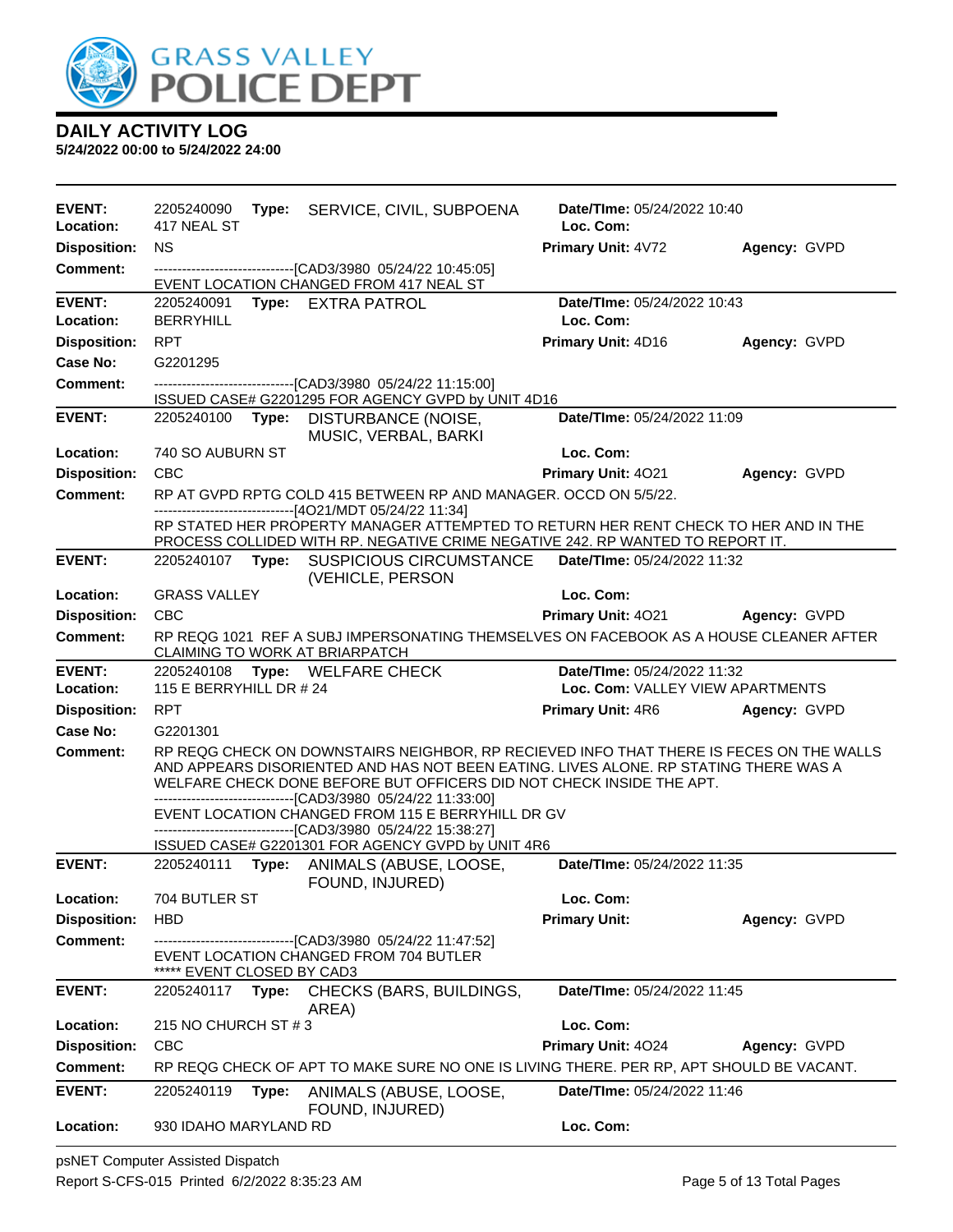

| <b>Disposition:</b> | RPT                                                                                                                                                                                                                                   | <b>Primary Unit: 4Z32</b>           | Agency: GVPD        |
|---------------------|---------------------------------------------------------------------------------------------------------------------------------------------------------------------------------------------------------------------------------------|-------------------------------------|---------------------|
| Case No:            | G2201296                                                                                                                                                                                                                              |                                     |                     |
| Comment:            | -------------------------------[CAD3/3980 05/24/22 11:47:46]<br>EVENT LOCATION CHANGED FROM RELIABLE AUTO GLASS<br>-------------------------------[CAD3/3980 05/24/22 12:15:26]<br>ISSUED CASE# G2201296 FOR AGENCY GVPD by UNIT 4Z32 |                                     |                     |
| <b>EVENT:</b>       | 2205240125 Type: TRESPASS                                                                                                                                                                                                             | Date/TIme: 05/24/2022 11:56         |                     |
| Location:           | 972 SUTTON WY #155                                                                                                                                                                                                                    | Loc. Com: BEST WESTERN 530 273 1393 |                     |
| <b>Disposition:</b> | UTL                                                                                                                                                                                                                                   | <b>Primary Unit: 4015</b>           | <b>Agency: GVPD</b> |
| <b>Comment:</b>     | 911 RPTG XRAY REFUSING TO LEAVE ROOM 155. XRAY CURR IN THE OFFICE. RP DOESNT KNOW HOW<br>MANY PEOPLE ARE IN THE ROOM OR IF THEY ARE MALE OR FEMALE                                                                                    |                                     |                     |
|                     | WFA BLK TANK TOP BLK PANTS<br>-------------------------------[CAD3/3980 05/24/22 12:00:37]                                                                                                                                            |                                     |                     |
|                     | <b>VOICED</b><br>--------------------------------[CAD3/3980 05/24/22 12:01:02]                                                                                                                                                        |                                     |                     |
|                     | PER 4R6/WAS 1021 W RP AND C4 FOR NOW                                                                                                                                                                                                  |                                     |                     |
| <b>EVENT:</b>       | 2205240126 Type: THEFT (GRAND, PETTY, FROM<br><b>MERCHANT</b> )                                                                                                                                                                       | Date/TIme: 05/24/2022 11:58         |                     |
| Location:           | 625 ESKATON CR # 325                                                                                                                                                                                                                  | Loc. Com:                           |                     |
| <b>Disposition:</b> | <b>CBC</b>                                                                                                                                                                                                                            | Primary Unit: 4021                  | Agency: GVPD        |
| <b>Comment:</b>     | STAFF CALLING FOR RESIDENT RPTG THEFT OF JEWELRY, REQG 1021<br>------------------------------[4O21/MDT 05/24/22 12:38]                                                                                                                |                                     |                     |
|                     | LEFT VM                                                                                                                                                                                                                               |                                     |                     |
| <b>EVENT:</b>       | 2205240130 Type: 911 UNKNOWN<br>(HANGUPS, ABAN'S)                                                                                                                                                                                     | Date/TIme: 05/24/2022 12:10         |                     |
| Location:           | LAT: 39.23309500 LONG: -121.041408                                                                                                                                                                                                    | Loc. Com:                           |                     |
| <b>Disposition:</b> | <b>HBD</b>                                                                                                                                                                                                                            | <b>Primary Unit:</b>                | Agency: GVPD        |
| <b>Comment:</b>     | 911 ABANDONED                                                                                                                                                                                                                         |                                     |                     |
|                     | -----------------------[CAD1/4051_05/24/22 12:11:00]<br>NO ANSWER ON CALLBACK<br>***** EVENT CLOSED BY CAD1                                                                                                                           |                                     |                     |
| <b>EVENT:</b>       | 2205240132 Type: PRIVATE PARTY TOW<br><b>REPORT</b>                                                                                                                                                                                   | Date/TIme: 05/24/2022 12:13         |                     |
| Location:           | 210 SUTTON WY                                                                                                                                                                                                                         | Loc. Com:                           |                     |
| <b>Disposition:</b> | <b>HBD</b>                                                                                                                                                                                                                            | <b>Primary Unit:</b>                | Agency: GVPD        |
| <b>Comment:</b>     | PRIVATE PARTY TOW                                                                                                                                                                                                                     |                                     |                     |
|                     | -------------------------------[CAD1/4051 05/24/22 12:20:35]<br>FCN/3702214402523<br>*****<br>EVENT CLOSED BY CAD1                                                                                                                    |                                     |                     |
| <b>EVENT:</b>       | 2205240133<br>Type:<br>TRAFFIC (DUI, PARKING,<br>SPEED, HAZ                                                                                                                                                                           | Date/TIme: 05/24/2022 12:18         |                     |
| Location:           | BRUNSWICK RD/49/20 RAMP                                                                                                                                                                                                               | Loc. Com: NBO ON                    |                     |
| <b>Disposition:</b> | <b>HBD</b>                                                                                                                                                                                                                            | <b>Primary Unit:</b>                | Agency: GVPD        |
| <b>Comment:</b>     | DISABLED BIG RIG/ PER 4024<br>-----------------[CAD1/4051_05/24/22 12:18:40]                                                                                                                                                          |                                     |                     |
|                     | 1039 CHP                                                                                                                                                                                                                              |                                     |                     |
| <b>EVENT:</b>       | ***** EVENT CLOSED BY CAD3<br><b>SUSPICIOUS CIRCUMSTANCE</b><br>2205240135<br>Type:<br>(VEHICLE, PERSON                                                                                                                               | Date/TIme: 05/24/2022 12:30         |                     |
| Location:           | 1913 NEVADA CITY HY                                                                                                                                                                                                                   | Loc. Com: ARCO AMPM                 |                     |
| <b>Disposition:</b> | UTL                                                                                                                                                                                                                                   | Primary Unit: 4024                  | Agency: GVPD        |
|                     |                                                                                                                                                                                                                                       |                                     |                     |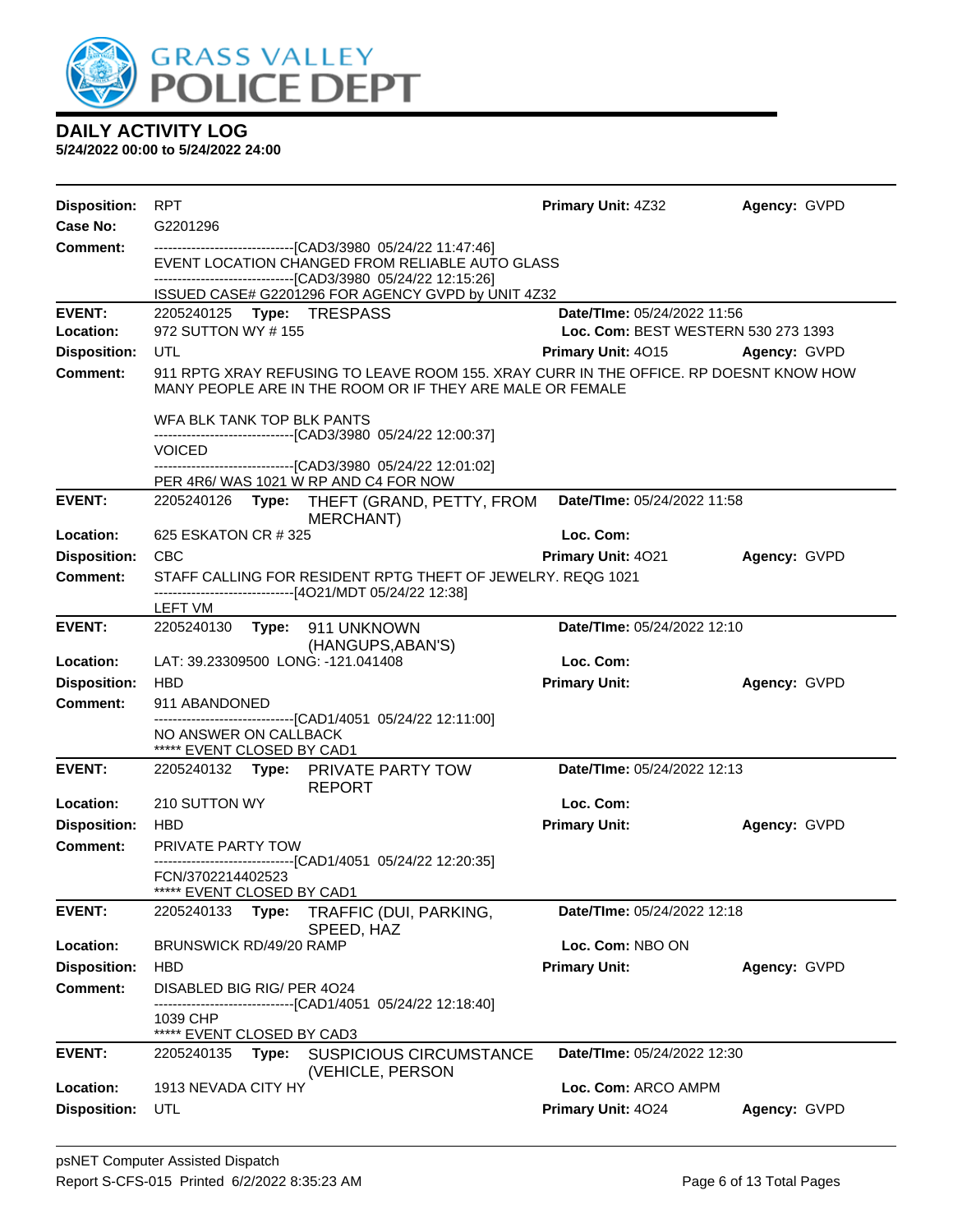

| Comment:                   | 911 RPTG SUS MALE THROWING GRAVEL ON SIDE OF GAS STATION AND ACTING SUS |                                                                                                            |                                                                                                                    |                                                                                    |              |  |  |  |
|----------------------------|-------------------------------------------------------------------------|------------------------------------------------------------------------------------------------------------|--------------------------------------------------------------------------------------------------------------------|------------------------------------------------------------------------------------|--------------|--|--|--|
|                            |                                                                         | WMA GLD JKT W/ ANIMALS ON IT BLN CURLY HAIR<br>------------------------------[CAD3/3980 05/24/22 12:31:12] |                                                                                                                    |                                                                                    |              |  |  |  |
|                            | <b>VOICED</b>                                                           |                                                                                                            |                                                                                                                    |                                                                                    |              |  |  |  |
| <b>EVENT:</b>              | 2205240137                                                              | Type:                                                                                                      | THEFT (GRAND, PETTY, FROM<br><b>MERCHANT)</b>                                                                      | Date/TIme: 05/24/2022 12:35                                                        |              |  |  |  |
| Location:                  | 129 S AUBURN ST                                                         |                                                                                                            |                                                                                                                    | Loc. Com: GRASS VALLEY POLICE DEPARTMENT                                           |              |  |  |  |
| <b>Disposition:</b>        | <b>RPT</b>                                                              |                                                                                                            |                                                                                                                    | Primary Unit: 4021                                                                 | Agency: GVPD |  |  |  |
| <b>Case No:</b>            | G2201297                                                                |                                                                                                            |                                                                                                                    |                                                                                    |              |  |  |  |
| Comment:                   | <b>BUSINESS</b>                                                         |                                                                                                            | RP AT GVPD RPTG VANDALISM AND THEFT OF IPAD BY REPAIR BUSINESS WHO IS NO LONGER IN                                 |                                                                                    |              |  |  |  |
|                            |                                                                         |                                                                                                            | -------------------------------[CAD1/4051 05/24/22 13:05:38]<br>ISSUED CASE# G2201297 FOR AGENCY GVPD by UNIT 4O21 |                                                                                    |              |  |  |  |
| <b>EVENT:</b>              |                                                                         |                                                                                                            | 2205240141 Type: ALARMS (SILENT, AUDIBLE,<br><b>COMMERCIAL, RES</b>                                                | Date/TIme: 05/24/2022 12:48                                                        |              |  |  |  |
| Location:                  | 661 BRIGHTON ST                                                         |                                                                                                            |                                                                                                                    | Loc. Com:                                                                          |              |  |  |  |
| <b>Disposition:</b>        | <b>HBD</b>                                                              |                                                                                                            |                                                                                                                    | <b>Primary Unit:</b>                                                               | Agency: GVPD |  |  |  |
| <b>Comment:</b>            | ***** EVENT CLOSED BY CAD3                                              |                                                                                                            | 911 XFER TO CALFIRE FOR CO2 ALARM GOING OFF                                                                        |                                                                                    |              |  |  |  |
| <b>EVENT:</b>              |                                                                         |                                                                                                            | 2205240142 Type: 911 UNKNOWN<br>(HANGUPS, ABAN'S)                                                                  | Date/TIme: 05/24/2022 12:48                                                        |              |  |  |  |
| Location:                  | 2121 NEVADA CITY HY                                                     |                                                                                                            |                                                                                                                    | Loc. Com: SIEERA MOTOR SPORTS                                                      |              |  |  |  |
| <b>Disposition:</b>        | <b>HBD</b>                                                              |                                                                                                            |                                                                                                                    | <b>Primary Unit:</b>                                                               | Agency: GVPD |  |  |  |
| <b>Comment:</b>            | 911 ABANDONED                                                           |                                                                                                            |                                                                                                                    |                                                                                    |              |  |  |  |
|                            | ***** EVENT CLOSED BY CAD1                                              |                                                                                                            | -------------------------------[CAD1/4051 05/24/22 12:48:51]<br>ON CALLBACK, UNK REASON FOR CALL. CODE 4           |                                                                                    |              |  |  |  |
| <b>EVENT:</b>              | 2205240144 Type:                                                        |                                                                                                            | 911<br>UNKNOWN/HANGUPS, ABANS                                                                                      | Date/TIme: 05/24/2022 12:53                                                        |              |  |  |  |
| Location:                  | 692 FREEMAN LN # A                                                      |                                                                                                            |                                                                                                                    | Loc. Com: RALEYS                                                                   |              |  |  |  |
| <b>Disposition:</b>        | <b>HBD</b>                                                              |                                                                                                            |                                                                                                                    | <b>Primary Unit:</b>                                                               | Agency: GVPD |  |  |  |
| <b>Comment:</b>            | 911 ACCIDENTAL MISDIAL CODE 4                                           |                                                                                                            |                                                                                                                    |                                                                                    |              |  |  |  |
| <b>EVENT:</b>              | 2205240145                                                              |                                                                                                            | Type: FOLLOWUP                                                                                                     | Date/TIme: 05/24/2022 12:56                                                        |              |  |  |  |
| Location:                  | 819 WHISPERING PINES LN # A                                             |                                                                                                            |                                                                                                                    | Loc. Com: FERGUSON PLUMBING                                                        |              |  |  |  |
| <b>Disposition:</b>        | CBC                                                                     |                                                                                                            |                                                                                                                    | <b>Primary Unit: 4021</b>                                                          | Agency: GVPD |  |  |  |
| Comment:                   |                                                                         |                                                                                                            | RP REQG 1021 REF CASE#G2102905<br>---------------------------[4O21/MDT 05/24/22 14:33]                             |                                                                                    |              |  |  |  |
| <b>EVENT:</b>              | SUPPLEMENTAL TAKEN<br>2205240148                                        | Type:                                                                                                      | DRUGS (ANY NARCOTIC                                                                                                | Date/TIme: 05/24/2022 13:02                                                        |              |  |  |  |
| Location:                  | 841 OLD TUNNEL RD # 24                                                  |                                                                                                            | <b>RELATED OFFENSE)</b>                                                                                            | Loc. Com:                                                                          |              |  |  |  |
| <b>Disposition:</b>        | <b>CBC</b>                                                              |                                                                                                            |                                                                                                                    | Primary Unit: 4K19                                                                 | Agency: GVPD |  |  |  |
| Comment:                   |                                                                         |                                                                                                            | RP REQG SEARCH FOR DRUGS IN VACANT UNIT, TENANT WAS EVICTED. RP CONCERNED FOR FENTANYL                             |                                                                                    |              |  |  |  |
|                            |                                                                         |                                                                                                            |                                                                                                                    |                                                                                    |              |  |  |  |
| <b>EVENT:</b><br>Location: | 2205240154<br>155 GLASSON WY                                            | Type:                                                                                                      | <b>TRAFFIC ACCIDENT</b>                                                                                            | Date/TIme: 05/24/2022 13:32<br>Loc. Com: SIERRA NEVADA MEMORIAL<br><b>HOSPITAL</b> |              |  |  |  |
| <b>Disposition:</b>        | <b>RPT</b>                                                              |                                                                                                            |                                                                                                                    | Primary Unit: 4015                                                                 | Agency: GVPD |  |  |  |
| Case No:                   | G2201298                                                                |                                                                                                            |                                                                                                                    |                                                                                    |              |  |  |  |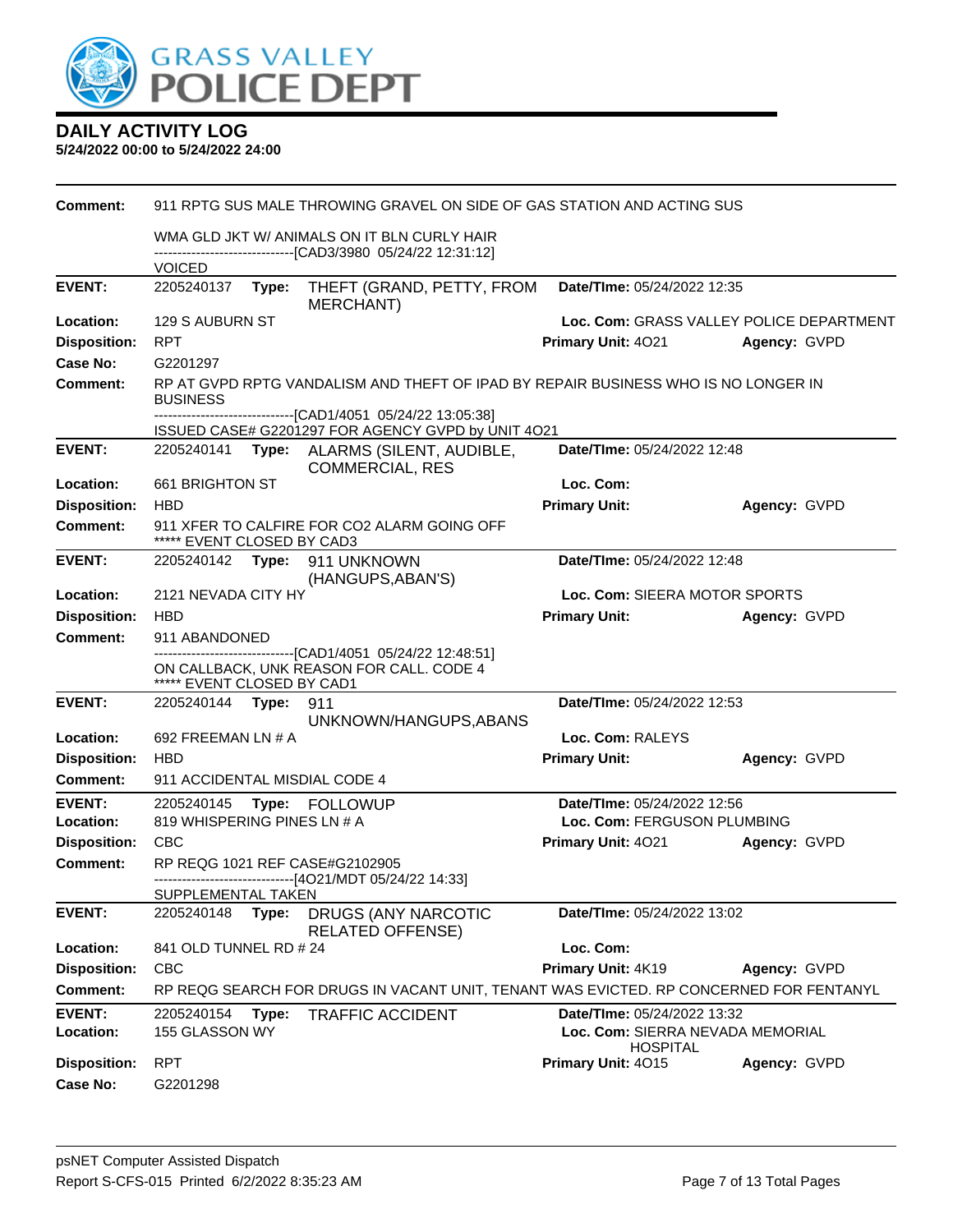

| Comment:                                                |                                        | ER RPTG 1182 IN ER PARKING LOT A VEH BLU HOND SEDAN. JUMPED A CURB AND HIT ANOTHER VEH                                                                                                                                                                                                                                                                                                                   |                                                   |              |
|---------------------------------------------------------|----------------------------------------|----------------------------------------------------------------------------------------------------------------------------------------------------------------------------------------------------------------------------------------------------------------------------------------------------------------------------------------------------------------------------------------------------------|---------------------------------------------------|--------------|
|                                                         | <b>VOICED</b>                          | ------------------------[CAD1/4051_05/24/22 13:32:41]                                                                                                                                                                                                                                                                                                                                                    |                                                   |              |
|                                                         |                                        | -------------------------------[CAD1/4051 05/24/22 13:56:55]<br>ISSUED CASE# G2201298 FOR AGENCY GVPD by UNIT 4O15<br>-------------------------------[CAD3/3980 05/24/22 14:01:22]                                                                                                                                                                                                                       |                                                   |              |
|                                                         |                                        | TOW ASSIGNED-ADVANCED TOWING, 319 RAILROAD AVE, GRASS VALLEY, 5304775400,                                                                                                                                                                                                                                                                                                                                |                                                   |              |
| <b>EVENT:</b><br>Location:                              | 2205240156<br>RICHARSON ST@N CHURCH ST | Type: FOLLOWUP                                                                                                                                                                                                                                                                                                                                                                                           | Date/TIme: 05/24/2022 13:40<br>Loc. Com:          |              |
| <b>Disposition:</b>                                     | <b>CBC</b>                             |                                                                                                                                                                                                                                                                                                                                                                                                          | <b>Primary Unit: 402</b>                          | Agency: GVPD |
| <b>Comment:</b>                                         | <b>GRAFFITI</b>                        |                                                                                                                                                                                                                                                                                                                                                                                                          |                                                   |              |
|                                                         | <b>GRAFFITI LOCATED AND REMOVED</b>    | --------------------------------[4O2/MDT 05/24/22 13:45]                                                                                                                                                                                                                                                                                                                                                 |                                                   |              |
| <b>EVENT:</b>                                           |                                        | 2205240157 Type: DRUGS (ANY NARCOTIC<br><b>RELATED OFFENSE)</b>                                                                                                                                                                                                                                                                                                                                          | Date/TIme: 05/24/2022 13:40                       |              |
| Location:                                               | 105 OCEAN AV                           |                                                                                                                                                                                                                                                                                                                                                                                                          | Loc. Com:                                         |              |
| <b>Disposition:</b>                                     | <b>UTL</b>                             |                                                                                                                                                                                                                                                                                                                                                                                                          | <b>Primary Unit: 4024</b>                         | Agency: GVPD |
| <b>Comment:</b>                                         | IN THE NEIGHBORHOOD                    | RP RPTG H&S ACTIVITY CURRENTLY GOING ON INF THE ADDRESS, CURRENTLY A BLK HUMMER IS PARKED<br>OUT FRONT AND RP STATING THE DRIVER LIED TO LE LAST TIME AND SAID THEY WERE BUYING A HOUSE                                                                                                                                                                                                                  |                                                   |              |
| <b>EVENT:</b>                                           | 2205240159<br>Type:                    | <b>SUSPICIOUS CIRCUMSTANCE</b><br>(VEHICLE, PERSON                                                                                                                                                                                                                                                                                                                                                       | Date/TIme: 05/24/2022 13:51                       |              |
| Location:                                               | 231 SO CHURCH ST                       |                                                                                                                                                                                                                                                                                                                                                                                                          | Loc. Com:                                         |              |
| <b>Disposition:</b>                                     | <b>CBC</b>                             |                                                                                                                                                                                                                                                                                                                                                                                                          | Primary Unit: 4K19                                | Agency: GVPD |
| <b>Comment:</b>                                         |                                        | RP RPTG 5-10 AGO TWO JUVENILES JUST RAN DOWN HER DRIVEWAY AND RIPPED A PACKAGE OPEN AND<br>TOOK THE CONTENTS. UNK DESC EXCEPT BOTH 13YR OLD MALES, 1 WITH LONGER HAIR. RP WALKED THE<br>PACKAGE BACK TO WHERE THE PACKAGED BELONGED 219 S CHURCH ST<br>-------------------------------[4K19/MDT 05/24/22 14:37]<br>MULTIPLE ITEMS STILL APPEARED TO BE IN PACKAGE. OWNER OF PACKAGE WAS NOT HOME BUT BOX |                                                   |              |
| <b>EVENT:</b>                                           | 2205240160 Type: FOLLOWUP              | RETURNED BY UNIT NEIGHBOR AND BUSINESS CARD LEFT.                                                                                                                                                                                                                                                                                                                                                        | Date/TIme: 05/24/2022 13:52                       |              |
| Location:                                               | 227 HELEN DR                           |                                                                                                                                                                                                                                                                                                                                                                                                          | Loc. Com:                                         |              |
| <b>Disposition:</b>                                     | <b>CBC</b>                             |                                                                                                                                                                                                                                                                                                                                                                                                          | <b>Primary Unit: 402</b>                          | Agency: GVPD |
| <b>Comment:</b>                                         |                                        | -------------------------------[CAD1/4051 05/24/22 14:06:34]<br>EVENT LOCATION CHANGED FROM 227 HELEN DR                                                                                                                                                                                                                                                                                                 |                                                   |              |
| <b>EVENT:</b>                                           | 2205240163 Type: 911 UNKNOWN           | (HANGUPS, ABAN'S)                                                                                                                                                                                                                                                                                                                                                                                        | Date/TIme: 05/24/2022 14:02                       |              |
| <b>Location:</b>                                        | EUREKA ST                              |                                                                                                                                                                                                                                                                                                                                                                                                          | Loc. Com:                                         |              |
|                                                         | Disposition: HBD C4 ON CB              |                                                                                                                                                                                                                                                                                                                                                                                                          | <b>Primary Unit:</b>                              | Agency: GVPD |
| <b>Comment:</b>                                         | 911 ABAN                               | ----------------------[CAD3/3980 05/24/22 14:03:02]                                                                                                                                                                                                                                                                                                                                                      |                                                   |              |
|                                                         | VM LEFT ON CB                          | ------------------------[CAD3/3980_05/24/22_14:05:39]                                                                                                                                                                                                                                                                                                                                                    |                                                   |              |
|                                                         |                                        | EVENT LOCATION CHANGED FROM LAT: 39.22162100 LONG: -121.057298 GRASS VALLEY<br>EVENT CLOSED BY CAD3 WITH COMMENT-C4 ON CB                                                                                                                                                                                                                                                                                |                                                   |              |
| <b>EVENT:</b><br><b>Disposition:</b><br><b>Comment:</b> | 2205240164<br><b>CBC</b>               | Type: FOLLOWUP                                                                                                                                                                                                                                                                                                                                                                                           | Date/TIme: 05/24/2022 14:05<br>Primary Unit: 4K19 | Agency: GVPD |
|                                                         |                                        |                                                                                                                                                                                                                                                                                                                                                                                                          |                                                   |              |
| <b>EVENT:</b>                                           | 2205240166<br>Type:                    | <b>CITIZEN ASSIST (CIVIL</b><br>STANDBY'S, LOCKOUT                                                                                                                                                                                                                                                                                                                                                       | Date/Time: 05/24/2022 14:10                       |              |
| Location:                                               | 1262 SUTTON WY                         |                                                                                                                                                                                                                                                                                                                                                                                                          | Loc. Com: HOSPITALITY HOUSE 530 271 7144          |              |
| <b>Disposition:</b>                                     | CBC PER4O15                            |                                                                                                                                                                                                                                                                                                                                                                                                          | <b>Primary Unit:</b>                              | Agency: GVPD |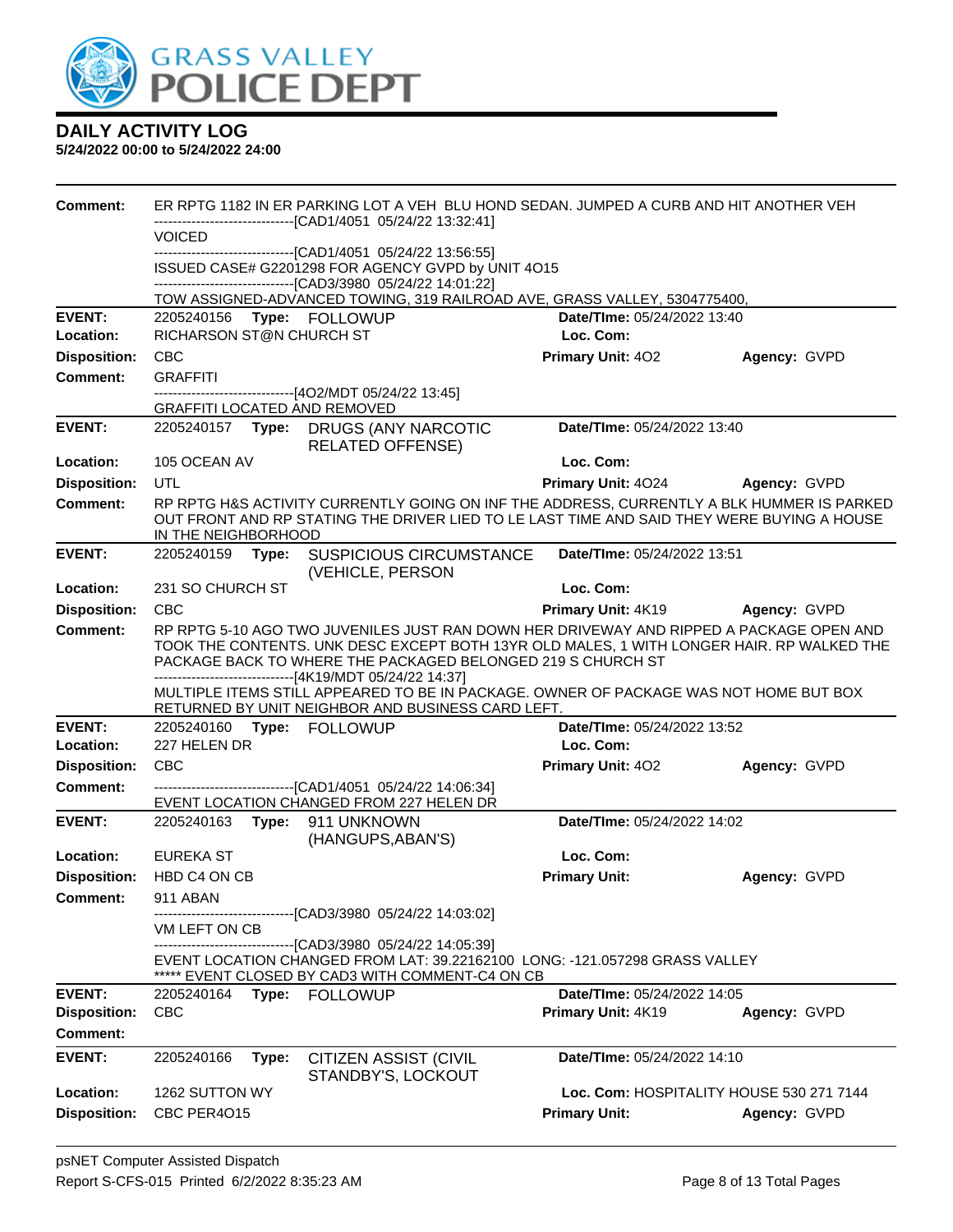

| <b>Comment:</b>     | <b>CLEARANCE FOR 1</b>        |       |                                                                                                        |                                                     |              |
|---------------------|-------------------------------|-------|--------------------------------------------------------------------------------------------------------|-----------------------------------------------------|--------------|
|                     | 4015 TO HANDLE WHEN CLEAR     |       | ------------------------[CAD1/4051_05/24/22 14:23:09]                                                  |                                                     |              |
|                     |                               |       | ***** EVENT CLOSED BY CAD1 WITH COMMENT-PER4O15                                                        |                                                     |              |
| <b>EVENT:</b>       | 2205240168                    |       | Type: ALARMS (SILENT, AUDIBLE,<br><b>COMMERCIAL, RES</b>                                               | Date/TIme: 05/24/2022 14:31                         |              |
| Location:           | 155 SPRINGHILL DR # 206       |       |                                                                                                        | Loc. Com: WARMTH YOGA                               |              |
| <b>Disposition:</b> | <b>CBC DELIVERY DRIVER</b>    |       |                                                                                                        | <b>Primary Unit: 4024</b>                           | Agency: GVPD |
| <b>Comment:</b>     |                               |       | OP:86741 10-33 AUDIBLE INTERIOR FRONT DOOR AND ENTRY EXIT FRONT DOOR RESP PENDING                      |                                                     |              |
| <b>EVENT:</b>       | 2205240171 Type:              |       | 911                                                                                                    | <b>Date/Time: 05/24/2022 14:40</b>                  |              |
|                     |                               |       | UNKNOWN/HANGUPS, ABANS                                                                                 |                                                     |              |
| Location:           | 355 JOERSCHKE DR              |       |                                                                                                        | Loc. Com:                                           |              |
| <b>Disposition:</b> | <b>HBD</b>                    |       |                                                                                                        | <b>Primary Unit:</b>                                | Agency: GVPD |
| <b>Comment:</b>     | 911 ACCIDENTAL MISDIAL CODE 4 |       |                                                                                                        |                                                     |              |
| <b>EVENT:</b>       | 2205240172 Type: FIRE         |       |                                                                                                        | Date/TIme: 05/24/2022 14:46                         |              |
| Location:           | 275 DORSEY DR #1              |       |                                                                                                        | Loc. Com: GRASS VALLEY TERRACE<br><b>APARTMENTS</b> |              |
| <b>Disposition:</b> | <b>HBD</b>                    |       |                                                                                                        | <b>Primary Unit:</b>                                | Agency: GVPD |
| <b>Comment:</b>     | ***** EVENT CLOSED BY CAD1    |       | 911 FIRE ALARM TRANSFER TO CALFIRE                                                                     |                                                     |              |
| <b>EVENT:</b>       |                               |       | 2205240175    Type: 911    UNKNOWN                                                                     | Date/TIme: 05/24/2022 14:52                         |              |
| Location:           |                               |       | (HANGUPS, ABAN'S)<br>LAT: 39.20303200 LONG: -121.065334                                                | Loc. Com:                                           |              |
| <b>Disposition:</b> | <b>HBD</b>                    |       |                                                                                                        | <b>Primary Unit:</b>                                | Agency: GVPD |
| <b>Comment:</b>     | 911 HANG UP                   |       |                                                                                                        |                                                     |              |
|                     |                               |       | -------------------------------[CAD3/3980_05/24/22 14:53:28]                                           |                                                     |              |
|                     | ON CB MSG LEFT                |       |                                                                                                        |                                                     |              |
|                     | ADD 911 HANG UP               |       | -------------------------------[CAD3/3980_05/24/22 14:53:41]                                           |                                                     |              |
|                     | ***** EVENT CLOSED BY CAD1    |       |                                                                                                        |                                                     |              |
| <b>EVENT:</b>       |                               |       | 2205240179 Type: ANIMALS (ABUSE, LOOSE,<br>FOUND, INJURED)                                             | Date/TIme: 05/24/2022 15:07                         |              |
| Location:           | 520 EA MAIN ST                |       |                                                                                                        | Loc. Com:                                           |              |
| <b>Disposition:</b> | <b>CBC</b>                    |       |                                                                                                        | Primary Unit: 4Z32                                  | Agency: GVPD |
| <b>Comment:</b>     |                               |       | -------------------------------[CAD1/4051 05/24/22 15:08:14]<br>EVENT LOCATION CHANGED FROM 520 E MAIN |                                                     |              |
| <b>EVENT:</b>       |                               |       | 2205240182 Type: COMMUNITY POLICING<br><b>ACTION</b>                                                   | Date/TIme: 05/24/2022 15:14                         |              |
| Location:           | <b>DOWNTOWN</b>               |       |                                                                                                        | Loc. Com:                                           |              |
| <b>Disposition:</b> | <b>CBC</b>                    |       |                                                                                                        | <b>Primary Unit:</b>                                | Agency: GVPD |
| <b>Comment:</b>     |                               |       |                                                                                                        |                                                     |              |
|                     | ***** EVENT CLOSED BY CAD1    |       |                                                                                                        |                                                     |              |
| <b>EVENT:</b>       | 2205240187                    | Type: | <b>SUSPICIOUS CIRCUMSTANCE</b><br>(VEHICLE, PERSON                                                     | Date/TIme: 05/24/2022 15:24                         |              |
| Location:           | 148 HUGHES RD                 |       |                                                                                                        | Loc. Com: QUIK STOP MARKET                          |              |
| <b>Disposition:</b> | <b>ARA</b>                    |       |                                                                                                        | Primary Unit: 4015                                  | Agency: GVPD |
| <b>Case No:</b>     | G2201302                      |       |                                                                                                        |                                                     |              |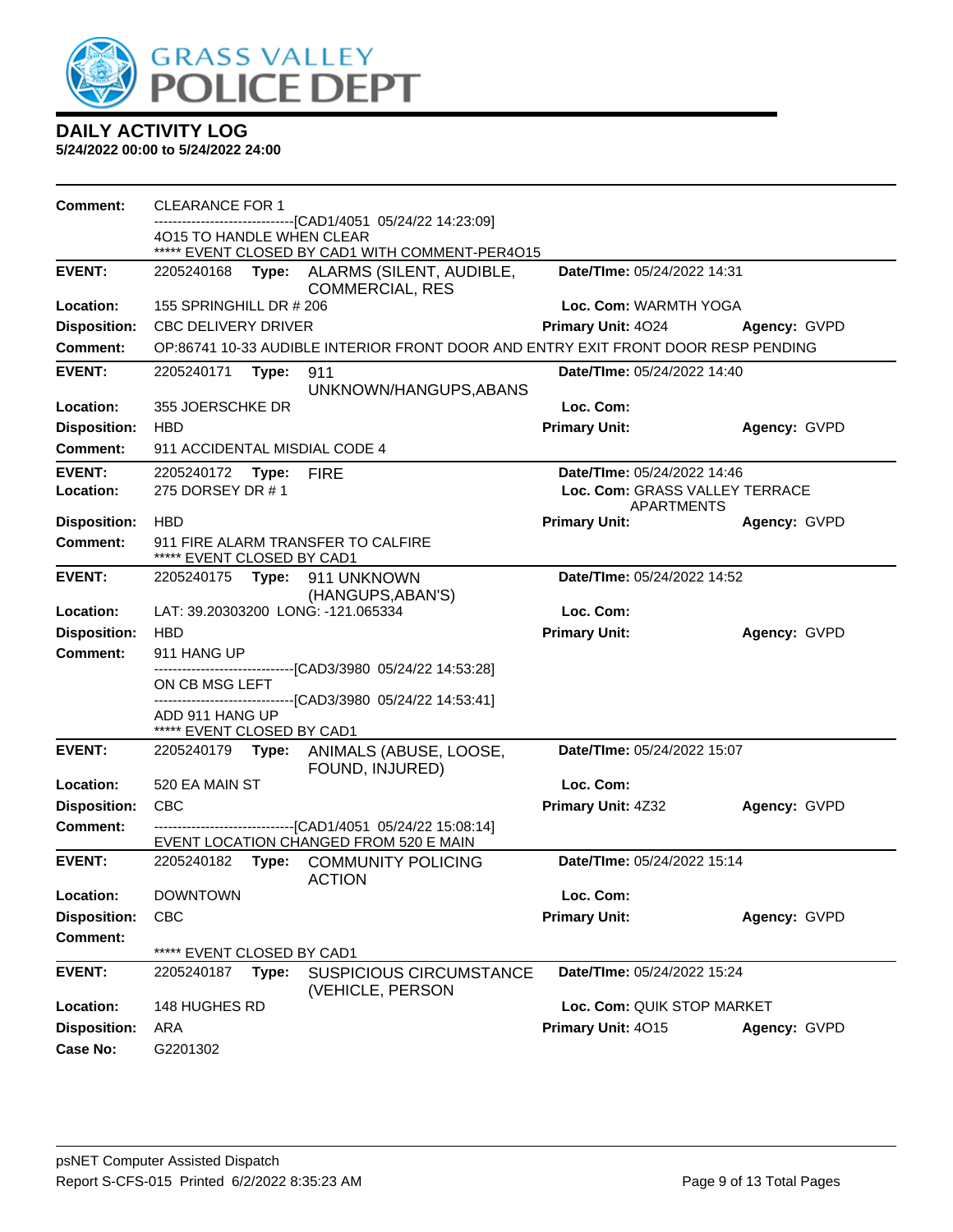

| <b>Comment:</b>            |                                                                                     |                           |                                                                                                                               | RP RPTG GRY SEDAN W/ DRIVER PASSED OUT IN THE DRIVER SEAT W/ CAR RUNNING |                                                                                            |
|----------------------------|-------------------------------------------------------------------------------------|---------------------------|-------------------------------------------------------------------------------------------------------------------------------|--------------------------------------------------------------------------|--------------------------------------------------------------------------------------------|
|                            |                                                                                     |                           | -------------------------------[CAD3/3980_05/24/22 15:56:13]<br>--------------------------------[CAD3/3980 05/24/22 15:56:20] | TOW ASSIGNED-TRIPLE M TOWING, 647 E MAIN ST, GRASS VALLEY, 5302733180,   |                                                                                            |
|                            | ETA 20 MINS                                                                         |                           |                                                                                                                               |                                                                          |                                                                                            |
|                            |                                                                                     |                           | -------------------------------[CAD3/3980 05/24/22 16:04:22]<br>ISSUED CASE# G2201302 FOR AGENCY GVPD by UNIT 4O15            |                                                                          |                                                                                            |
|                            |                                                                                     |                           | -------------------------------[CAD1/4051 05/24/22 16:25:33]                                                                  |                                                                          |                                                                                            |
|                            | FCN/3702214403770                                                                   |                           |                                                                                                                               |                                                                          |                                                                                            |
| <b>EVENT:</b><br>Location: | 2210 SUTTON WY # 209                                                                |                           | 2205240192 Type: PUBLIC RELATION CONTACT                                                                                      | Date/TIme: 05/24/2022 15:41<br>Loc. Com:                                 |                                                                                            |
| <b>Disposition:</b>        | <b>PEN</b>                                                                          |                           |                                                                                                                               | Primary Unit: 4021                                                       | Agency: GVPD                                                                               |
| <b>Comment:</b>            | -------------------------------[4O21/MDT 05/24/22 15:48]                            |                           |                                                                                                                               |                                                                          | REQG 1021 REGARDING HER VEH BEING TOWED, RP IS VERY UPSET AND DOES NOT HAVE A LOT OF INFO  |
|                            | LEFT VM                                                                             |                           |                                                                                                                               |                                                                          |                                                                                            |
|                            | -------------------------------[4O21/MDT 05/24/22 15:52]<br>NEGATIVE ANSWER LEFT VM |                           |                                                                                                                               |                                                                          |                                                                                            |
| <b>EVENT:</b>              |                                                                                     |                           | 2205240193 Type: DISTURBANCE (NOISE,                                                                                          | Date/TIme: 05/24/2022 15:42                                              |                                                                                            |
| Location:                  | 451 E MAIN ST                                                                       |                           | MUSIC, VERBAL, BARKI                                                                                                          | Loc. Com: GRASS VALLEY CHEVRON                                           |                                                                                            |
| <b>Disposition:</b>        | CBC                                                                                 |                           |                                                                                                                               | <b>Primary Unit: 4S1</b>                                                 | Agency: GVPD                                                                               |
| Comment:                   | 415 ESCALATING                                                                      |                           |                                                                                                                               |                                                                          |                                                                                            |
|                            |                                                                                     |                           | ------------------------------[CAD1/4051 05/24/22 15:42:50]                                                                   |                                                                          |                                                                                            |
|                            |                                                                                     |                           | EVENT LOCATION CHANGED FROM MCKNIGHT CHEVRON<br>-------------------------------[CAD1/4051 05/24/22 15:48:54]                  |                                                                          |                                                                                            |
|                            |                                                                                     |                           | EVENT LOCATION CHANGED FROM 107 E MCKNIGHT WY GV                                                                              |                                                                          |                                                                                            |
| <b>EVENT:</b>              | 2205240201 Type: TRESPASS                                                           |                           |                                                                                                                               | Date/TIme: 05/24/2022 16:07                                              |                                                                                            |
| Location:                  | 1008 PLAZA DR                                                                       |                           |                                                                                                                               | Loc. Com: SPEEDWAY                                                       |                                                                                            |
| <b>Disposition:</b>        | <b>UTL</b>                                                                          |                           |                                                                                                                               | Primary Unit: 4024                                                       | Agency: GVPD                                                                               |
| <b>Comment:</b>            | <b>BICYCLE</b>                                                                      |                           |                                                                                                                               |                                                                          | EMPLOYEE REQG 2 SUBJS BE REMOVED FROM THE SIDE OF THE BUILDING, 1 LSW BLU SHIRT AND BLU    |
| <b>EVENT:</b>              | 2205240203                                                                          | Type: ALL OTHERS          |                                                                                                                               | Date/TIme: 05/24/2022 16:09                                              |                                                                                            |
| Location:                  | 125 NEAL ST                                                                         |                           |                                                                                                                               | Loc. Com: E DANIELS PARK                                                 |                                                                                            |
| <b>Disposition:</b>        | <b>RPT</b>                                                                          |                           |                                                                                                                               | <b>Primary Unit: 402</b>                                                 | Agency: GVPD                                                                               |
| Case No:                   | G2201304                                                                            |                           |                                                                                                                               |                                                                          |                                                                                            |
| <b>Comment:</b>            |                                                                                     |                           | --------------------------------[CAD1/4051 05/24/22 16:11:09]<br>EVENT LOCATION CHANGED FROM E DANIELS PARK                   |                                                                          |                                                                                            |
|                            |                                                                                     |                           | -------------------------------[CAD3/3980_05/24/22 16:11:18]                                                                  |                                                                          |                                                                                            |
|                            | 1039 CALFIRE C3                                                                     |                           |                                                                                                                               |                                                                          |                                                                                            |
|                            |                                                                                     |                           | ---------------------------[CAD1/4051_05/24/22 16:42:00]<br>ISSUED CASE# G2201304 FOR AGENCY GVPD by UNIT 4O2                 |                                                                          |                                                                                            |
| <b>EVENT:</b>              | 2205240208                                                                          | Type:                     | <b>SUSPICIOUS CIRCUMSTANCE</b><br>(VEHICLE, PERSON                                                                            | Date/TIme: 05/24/2022 16:36                                              |                                                                                            |
| Location:                  | 302 W MAIN ST                                                                       |                           |                                                                                                                               | Loc. Com: TOFANELLI'S RESTAURANT                                         |                                                                                            |
| <b>Disposition:</b>        | <b>GOA</b>                                                                          |                           |                                                                                                                               | Primary Unit: 4024                                                       | Agency: GVPD                                                                               |
| <b>Comment:</b>            |                                                                                     |                           | GO INSIDE AS THE SUBJS ARE MAKING HER NERVOUS                                                                                 |                                                                          | RP RPTG SUS VEH BRO CHEV IMPALA W/3 SUBJS INSIDE. RPS MANAGER IS IN PARKING LOT WAITING TO |
| <b>EVENT:</b>              | 2205240209                                                                          | Type:<br><b>MERCHANT)</b> | THEFT (GRAND, PETTY, FROM                                                                                                     | Date/TIme: 05/24/2022 16:41                                              |                                                                                            |
| Location:                  | 625 ESKATON CR # 325                                                                |                           |                                                                                                                               | Loc. Com:                                                                |                                                                                            |
| <b>Disposition:</b>        | PEN MESSAGE LEFT                                                                    |                           |                                                                                                                               | Primary Unit: 404                                                        | Agency: GVPD                                                                               |
| <b>Comment:</b>            |                                                                                     |                           | STAFF CALLING FOR RESIDENT RPTG THEFT OF JEWELRY. REQG 1021                                                                   |                                                                          |                                                                                            |
|                            |                                                                                     |                           |                                                                                                                               |                                                                          |                                                                                            |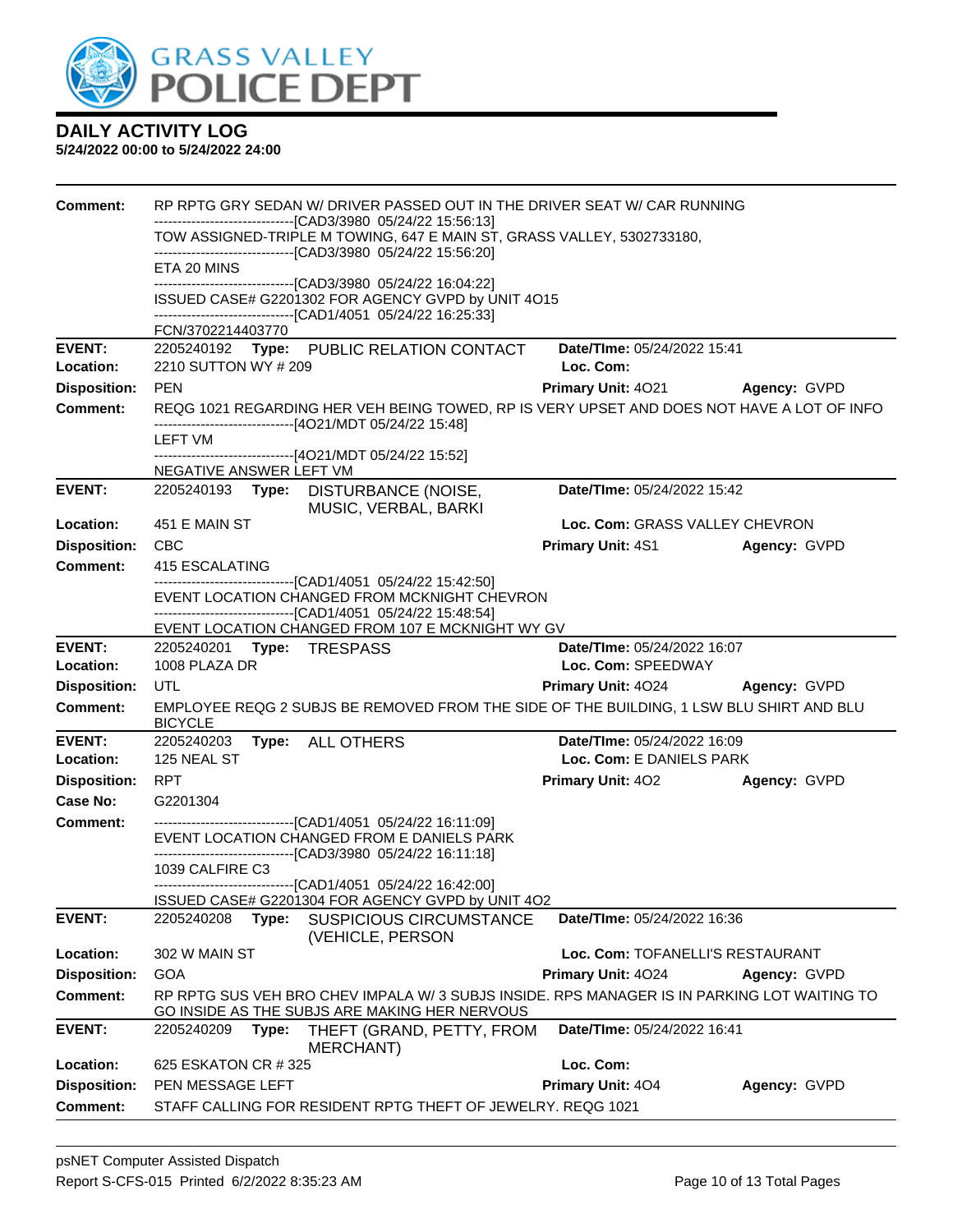

| <b>EVENT:</b>       | 2205240213                 |       | Type: ANIMALS (ABUSE, LOOSE,<br>FOUND, INJURED)                                                                                                                                                                  | Date/TIme: 05/24/2022 17:09               |              |
|---------------------|----------------------------|-------|------------------------------------------------------------------------------------------------------------------------------------------------------------------------------------------------------------------|-------------------------------------------|--------------|
| Location:           | 2074 NEVADA CITY HY        |       |                                                                                                                                                                                                                  | Loc. Com: INF ASIAN GARDENS               |              |
| <b>Disposition:</b> | CBC OWNER CAME OUT TO CAR  |       |                                                                                                                                                                                                                  | <b>Primary Unit: 4K19</b>                 | Agency: GVPD |
| Comment:            |                            |       | DOG IN HOT CAR FOR OVER 10 MINS, DESC GRY YUKON 5PBX134                                                                                                                                                          |                                           |              |
| <b>EVENT:</b>       | 2205240216                 | Type: | THEFT (GRAND, PETTY, FROM<br><b>MERCHANT)</b>                                                                                                                                                                    | Date/TIme: 05/24/2022 17:25               |              |
| Location:           | 120 YUBA RIVER CT          |       |                                                                                                                                                                                                                  | Loc. Com: TRACTOR SUPPLY                  |              |
| <b>Disposition:</b> | <b>RPT</b>                 |       |                                                                                                                                                                                                                  | Primary Unit: 4K19                        | Agency: GVPD |
| Case No:            | G2201305                   |       |                                                                                                                                                                                                                  |                                           |              |
| <b>Comment:</b>     | GRN JAGUAR LP 5NWT035      |       | EMPLOYE RPTG THEFT OF CART OF ITEMS OCCURED AT 1603HRS AND RP HAS VIDEO. SUBJS LEFT IN A<br>-------------------------------[CAD1/4051 05/24/22 18:52:39]<br>ISSUED CASE# G2201305-G2201305 FOR GVPD by UNIT 4K19 |                                           |              |
| <b>EVENT:</b>       |                            |       | 2205240218 Type: EXTRA PATROL                                                                                                                                                                                    | Date/TIme: 05/24/2022 17:39               |              |
| Location:           | 250 S AUBURN ST            |       |                                                                                                                                                                                                                  | Loc. Com: IMPORT AUTO SERVICE             |              |
| <b>Disposition:</b> | HBD BEAT INFO PER 4015     |       |                                                                                                                                                                                                                  | <b>Primary Unit:</b>                      | Agency: GVPD |
| Comment:            | ACTIVITY                   |       | RP REQG EXT PATROL AT NIGHT DUE TO GAS BEING SIPHONED FROM VEHS AND INCREASED CRIME<br>***** EVENT CLOSED BY CAD1 WITH COMMENT-BEAT INFO PER 4015                                                                |                                           |              |
| <b>EVENT:</b>       |                            |       |                                                                                                                                                                                                                  | Date/TIme: 05/24/2022 17:44               |              |
| Location:           | 823 FOREST GLADE CR        |       |                                                                                                                                                                                                                  | Loc. Com:                                 |              |
| <b>Disposition:</b> | <b>CBC</b>                 |       |                                                                                                                                                                                                                  | Primary Unit: 4015                        | Agency: GVPD |
| <b>Comment:</b>     |                            |       | RP REQG 1021 REF THREATENING TEXT MESSAGE 10YR OLD DAUGHTER RECVD                                                                                                                                                |                                           |              |
|                     |                            |       | ------------------------------[4O15/MDT 05/24/22 19:41]<br>NEGATIVE CRIMINAL THREATS. RP REQUESTING DOCUMENTATION AND WAS PROVIDED CFS NUMBER.                                                                   |                                           |              |
| <b>EVENT:</b>       | 2205240225 Type:           |       | 911 UNKNOWN                                                                                                                                                                                                      | Date/TIme: 05/24/2022 18:14               |              |
|                     |                            |       | (HANGUPS, ABAN'S)                                                                                                                                                                                                |                                           |              |
| Location:           |                            |       | LAT: 39.20058600 LONG: -121.056772                                                                                                                                                                               | Loc. Com:                                 |              |
| <b>Disposition:</b> | <b>HBD</b>                 |       |                                                                                                                                                                                                                  | <b>Primary Unit:</b>                      | Agency: GVPD |
| <b>Comment:</b>     |                            |       | 911 OPEN LINE WITH SOMEONE DRIVING IN A VEH<br>--------------------------------[CAD3/3980 05/24/22 18:16:08]                                                                                                     |                                           |              |
|                     | ON CB VM LEFT              |       |                                                                                                                                                                                                                  |                                           |              |
|                     | ***** EVENT CLOSED BY CAD1 |       |                                                                                                                                                                                                                  |                                           |              |
|                     |                            |       | -------------------------------[CAD3/4106 05/24/22 18:44:08]<br>RP CALLED BACK ACCIDENTAL EVERYTHING C4                                                                                                          |                                           |              |
|                     |                            |       |                                                                                                                                                                                                                  |                                           |              |
| <b>EVENT:</b>       |                            |       | 2205240238 Type: WELFARE CHECK                                                                                                                                                                                   | Date/TIme: 05/24/2022 19:20               |              |
| Location:           | 396 DORSEY DR #7B          |       |                                                                                                                                                                                                                  | Loc. Com: CRYSTAL RIDGE CARE CENTER       |              |
| <b>Disposition:</b> | <b>CBC</b>                 |       |                                                                                                                                                                                                                  | <b>Primary Unit: 4022</b>                 | Agency: GVPD |
| <b>Comment:</b>     | <b>FACILITY</b>            |       | PER XFINITY SUBJ CALLED IN AND IS REQ CTC FROM LE DUE TO IMPROPER CARE FROM THE MEDICAL<br>-------------------------------[CAD3/4106 05/24/22 19:24:01]                                                          |                                           |              |
|                     |                            |       | EVENT CALL TYPE CHANGED FROM DIS                                                                                                                                                                                 |                                           |              |
|                     |                            |       | ------------------------------[4O22/MDT 05/24/22 20:01]                                                                                                                                                          |                                           |              |
|                     |                            |       | NUMBER PROVIDED BY RP IS OUT OF SERVICE//NEG NAME PROVIDED BY RP FOR WELFARE CHECK<br>-------------------------------[4O22/MDT 05/24/22 20:08]                                                                   |                                           |              |
|                     |                            |       | CTC MADE W/FACILITY THEY ARE AWARE OF PATIENT AND HIS CONCERNS//CBC                                                                                                                                              |                                           |              |
| <b>EVENT:</b>       | 2205240240                 |       | Type: ALARMS (SILENT, AUDIBLE,                                                                                                                                                                                   | Date/TIme: 05/24/2022 19:23               |              |
| Location:           | 2032 NEVADA CITY HY        |       | <b>COMMERCIAL, RES</b>                                                                                                                                                                                           | Loc. Com: B C TRUE VALUE HARDWARE 530 723 |              |
|                     |                            |       |                                                                                                                                                                                                                  | 6105                                      |              |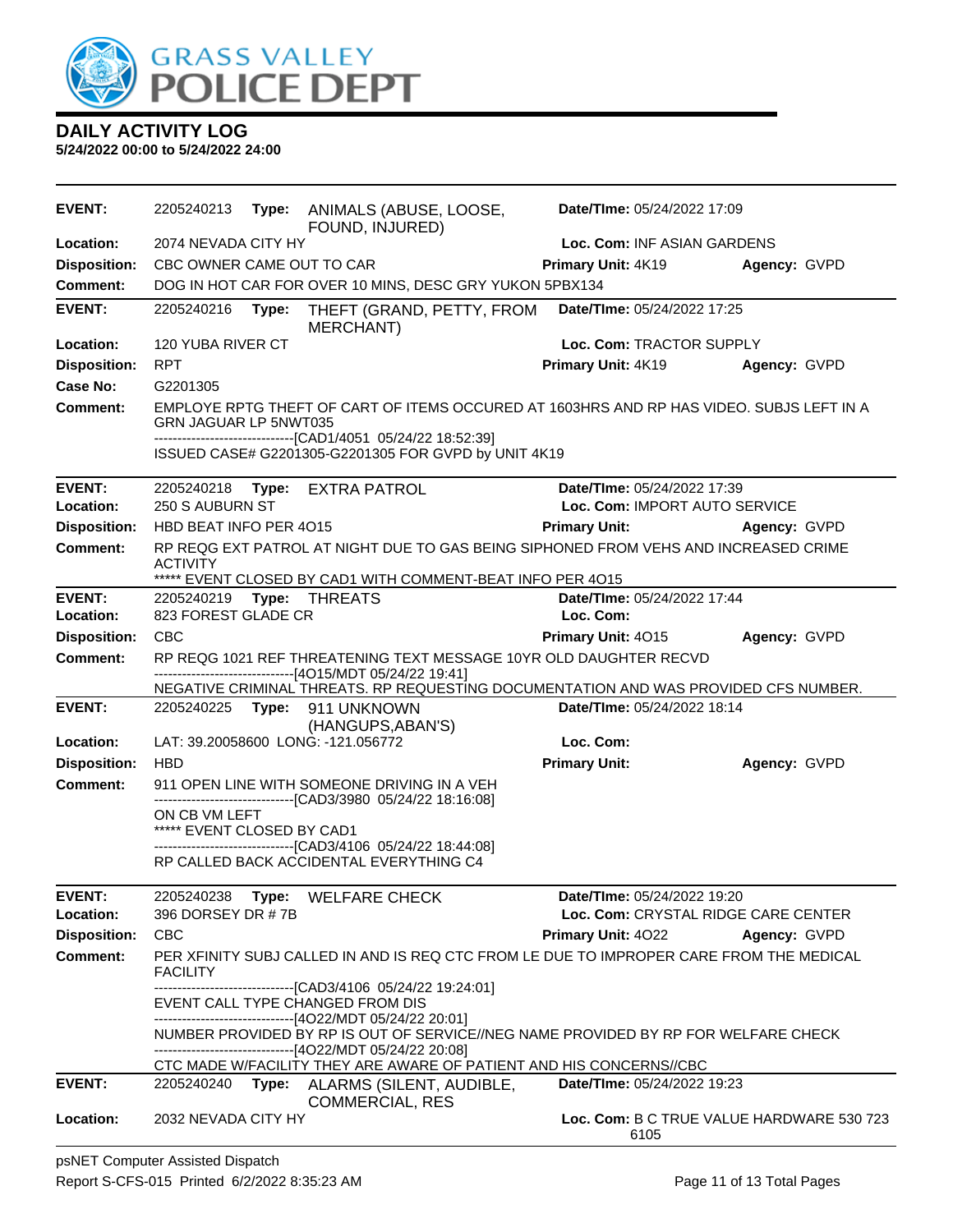

| <b>Disposition:</b> | FA BLDG SECURE/UNK REASON                                                                         |                                                                                                                                                                                                                                                 | <b>Primary Unit: 404</b>    | Agency: GVPD                            |  |  |  |  |
|---------------------|---------------------------------------------------------------------------------------------------|-------------------------------------------------------------------------------------------------------------------------------------------------------------------------------------------------------------------------------------------------|-----------------------------|-----------------------------------------|--|--|--|--|
| Comment:            | AUD, STAIRWAY ENTRY EXIT, NEG RESP<br>------------------------------[CAD1/3753 05/24/22 19:26:42] |                                                                                                                                                                                                                                                 |                             |                                         |  |  |  |  |
|                     | 404 ADVISED                                                                                       |                                                                                                                                                                                                                                                 |                             |                                         |  |  |  |  |
| <b>EVENT:</b>       |                                                                                                   | 2205240249 Type: DISTURBANCE (NOISE,<br>MUSIC, VERBAL, BARKI                                                                                                                                                                                    | Date/TIme: 05/24/2022 20:10 |                                         |  |  |  |  |
| Location:           | 856 MORGAN RANCH DR                                                                               |                                                                                                                                                                                                                                                 | Loc. Com:                   |                                         |  |  |  |  |
| <b>Disposition:</b> | <b>CBC</b>                                                                                        |                                                                                                                                                                                                                                                 | <b>Primary Unit: 404</b>    | <b>Agency: GVPD</b>                     |  |  |  |  |
| <b>Comment:</b>     | <b>WILLING TO SIGN CA</b>                                                                         | 911 REPORTING 415 LOUD NOISE FROM MULTIPLE SUBJ TALKING/YELLING ON SUCESS MINE ROAD. RP<br>------------------------------[CAD3/4106 05/24/22 20:12:13]                                                                                          |                             |                                         |  |  |  |  |
|                     |                                                                                                   | ADDITIONAL RP FROM 220 SUCCESS MINE LOOP REPORTING 10 OR MORE JUVS IN THE BACK OF A PICKUP<br>MAKING LOUD NOISE POSS HBD WILLING TO SIGN CA                                                                                                     |                             |                                         |  |  |  |  |
| <b>EVENT:</b>       |                                                                                                   | 2205240252 Type: SUSPICIOUS CIRCUMSTANCE<br>(VEHICLE, PERSON                                                                                                                                                                                    | Date/TIme: 05/24/2022 20:25 |                                         |  |  |  |  |
| <b>Location:</b>    | 841 SUTTON WY                                                                                     |                                                                                                                                                                                                                                                 | <b>BAKERY</b>               | Loc. Com: VALENTINAS ORGANIC BISTRO AND |  |  |  |  |
| <b>Disposition:</b> | <b>WA</b>                                                                                         |                                                                                                                                                                                                                                                 | Primary Unit: 409           | Agency: GVPD                            |  |  |  |  |
| <b>Comment:</b>     | FOOT WITH SOME SORT OF CART                                                                       | 911 REPORTING A SUBJ PULLING ITEMS OUT OF THE REAR STORAGE OF THE BUILDING. LAST SEEN ON<br>-------------------------------[CAD3/4106 05/24/22 20:27:11]                                                                                        |                             |                                         |  |  |  |  |
|                     |                                                                                                   | PER RP SUBJ LEAVING BUSINESS WALKING TOWARDS WALGREENS NEG WEAPONS SEEN                                                                                                                                                                         |                             |                                         |  |  |  |  |
| <b>EVENT:</b>       | 2205240253 Type: THREATS                                                                          |                                                                                                                                                                                                                                                 | Date/TIme: 05/24/2022 20:26 |                                         |  |  |  |  |
| Location:           | 115 EA BERRYHILL DR #3                                                                            |                                                                                                                                                                                                                                                 | Loc. Com:                   |                                         |  |  |  |  |
| <b>Disposition:</b> | <b>CBC SITUATION MEDIATED</b>                                                                     |                                                                                                                                                                                                                                                 | <b>Primary Unit: 4K19</b>   | Agency: GVPD                            |  |  |  |  |
| Comment:            | NOW IN APT 3.                                                                                     | CHP TRANSFER/911 CALLER REPORTS HBD MALE NAMED DAVE IS MAKING THREATS TO THE RP/MGR. HE IS<br>-------------------------------[CAD1/3753 05/24/22 20:32:01]                                                                                      |                             |                                         |  |  |  |  |
|                     |                                                                                                   | SU HALF CALLED IN ON 911 AND REQ 10-21. HE SOUNDED VERY HBD.<br>-------------------------------[MERGED CAD3/4106 05/24/2022 20:33:42]                                                                                                           |                             |                                         |  |  |  |  |
|                     | MERGED 2205240254 TYPE: THR<br>LOCATION: 115 EA BERRYHILL DR Apt: 3                               |                                                                                                                                                                                                                                                 |                             |                                         |  |  |  |  |
|                     | RP: NAME: DAVID LEONARDINI                                                                        | PHONE: 2058794 (530)                                                                                                                                                                                                                            |                             |                                         |  |  |  |  |
|                     |                                                                                                   | COMMENTS: 911 ABAN--------------------------------[CAD3/4106 05/24/22 20:31:46]                                                                                                                                                                 |                             |                                         |  |  |  |  |
|                     | EVENT CALL TYPE CHANGED FROM 911                                                                  |                                                                                                                                                                                                                                                 |                             |                                         |  |  |  |  |
|                     |                                                                                                   | EVENT LOCATION CHANGED FROM LAT: 39.21920100 LONG: -121.052352 GRASS VALLEY<br>------------------------------[CAD3/4106 05/24/22 20:32:42]                                                                                                      |                             |                                         |  |  |  |  |
|                     | <b>RP REQ 1021</b>                                                                                | ON CB RP REPORTING ONGOING ISSUES WITH SUBJS. ONE SUBJ IS IFO LISTED IN A WHI FORD F150 AND<br>WAS THREATENING THE RP AND HIS MOTHER. NEG WEAPONS SEEN PER RP SUBJS HAVE LEFT THE AREA.                                                         |                             |                                         |  |  |  |  |
| <b>EVENT:</b>       | 2205240254<br>Type:                                                                               | <b>THREATS</b>                                                                                                                                                                                                                                  | Date/TIme: 05/24/2022 20:29 |                                         |  |  |  |  |
| Location:           | 115 EA BERRYHILL DR #3                                                                            |                                                                                                                                                                                                                                                 | Loc. Com:                   |                                         |  |  |  |  |
| <b>Disposition:</b> | MERGED 2205240253                                                                                 |                                                                                                                                                                                                                                                 | <b>Primary Unit:</b>        | Agency: GVPD                            |  |  |  |  |
| <b>Comment:</b>     | 911 ABAN                                                                                          |                                                                                                                                                                                                                                                 |                             |                                         |  |  |  |  |
|                     |                                                                                                   | -------------------------------[CAD3/4106 05/24/22 20:31:46]<br>EVENT CALL TYPE CHANGED FROM 911<br>EVENT LOCATION CHANGED FROM LAT: 39.21920100 LONG: -121.052352 GRASS VALLEY<br>-------------------------------[CAD3/4106 05/24/22 20:32:42] |                             |                                         |  |  |  |  |
|                     | <b>RP REQ 1021</b>                                                                                | ON CB RP REPORTING ONGOING ISSUES WITH SUBJS. ONE SUBJ IS IFO LISTED IN A WHI FORD F150 AND<br>WAS THREATENING THE RP AND HIS MOTHER. NEG WEAPONS SEEN PER RP SUBJS HAVE LEFT THE AREA.<br>***** EVENT CLOSED BY CAD3 WITH COMMENT-2205240253   |                             |                                         |  |  |  |  |
| <b>EVENT:</b>       | 2205240270 Type:                                                                                  | EXTRA PATROL                                                                                                                                                                                                                                    | Date/TIme: 05/24/2022 22:54 |                                         |  |  |  |  |
| Location:           | 111 W MCKNIGHT WY                                                                                 |                                                                                                                                                                                                                                                 | Loc. Com:                   |                                         |  |  |  |  |
| <b>Disposition:</b> |                                                                                                   |                                                                                                                                                                                                                                                 | Primary Unit: 4022          | Agency: GVPD                            |  |  |  |  |